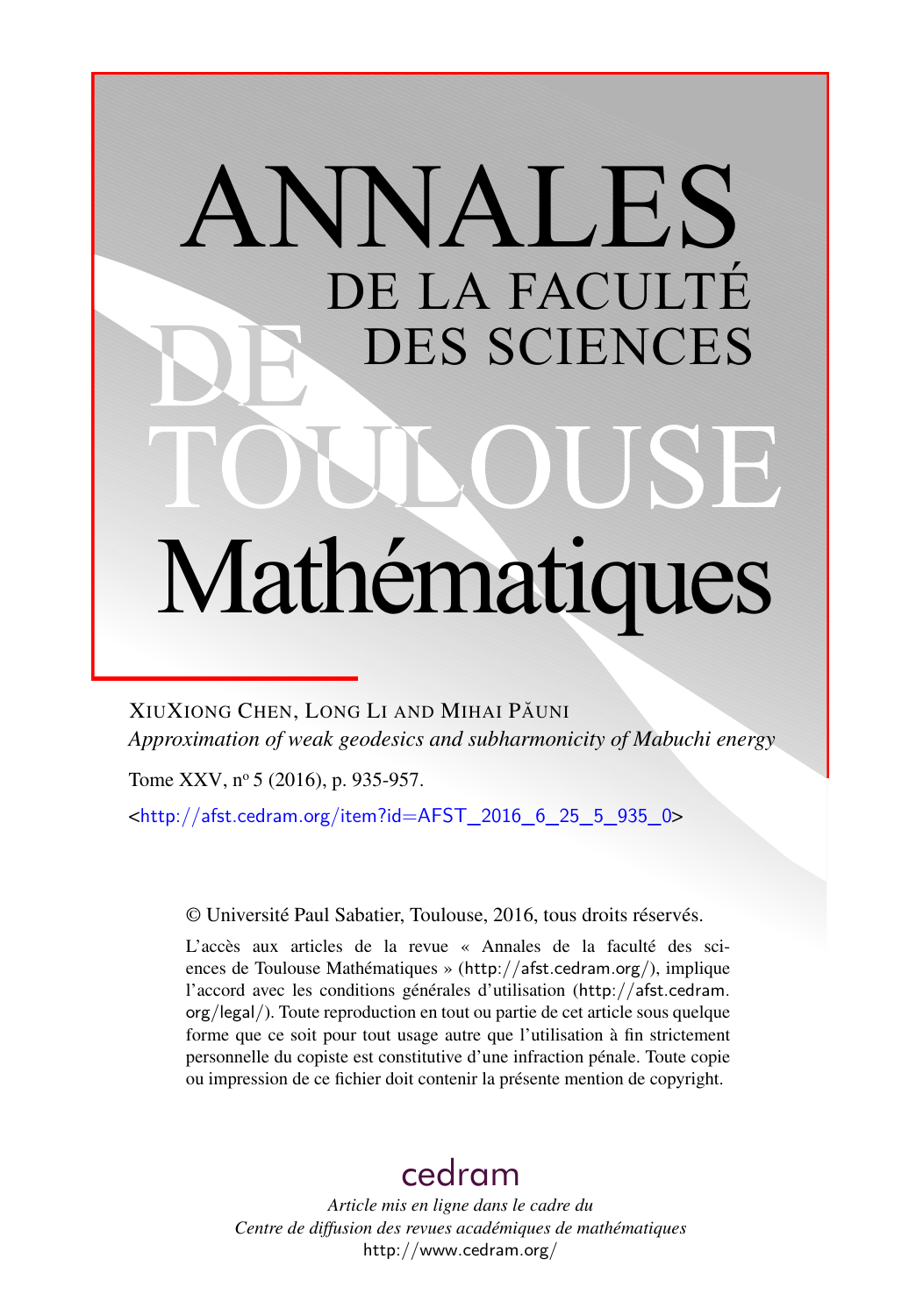XIUXIONG CHEN<sup>(1)</sup>, LONG  $Li^{(2)}$ , MIHAI PAUNI<sup>(3)</sup>

RÉSUMÉ. – Dans cet article nous obtenons des résultats concernant l'approximation des géodésiques qui connectent deux métriques kähleriennes dans la mˆeme classe de cohomologie. Comme corollaire, nous obtenons une preuve de la convexité de la fonctionnelle de Mabuchi le long des géodésiques. C'est un théorème obtenu récemment par Berman-Berndtsson, et nos arguments représentent une version "globale" de leur démonstration originale.

ABSTRACT. – In this paper we are interested in the approximation of weak geodesics connecting two Kähler metrics in the same cohomology class. As a consequence, we derive the convexity of the Mabuchi energy along geodesics. This important result was obtained recently by Berman-Berndtsson, and our approach can be seen as a "global version" of their original proof.

#### 1. Introduction

In a recent paper [4], R. Berman and B. Berndtsson established the convexity of the Mabuchi energy functional  $\mathcal M$  along the so-called weak geodesics, answering (affirmatively) to a conjecture proposed by the first named author of this article. Given two Kähler metrics in the same cohomology class, it is well-known (cf. [16], [10]) that in general one cannot find a

 $*Recu$  le  $28/01/2015$ , accepté le  $09/10/2015$ 

<sup>1</sup>Department of Mathematics, Stony Brook University, NY, USA. xiu@math.sunysb.edu

<sup>2</sup>Department of Mathematics and Statistics, McMaster University, 1280 Main Street West, Hamilton, ON L8S 4K1, Canada.

lilong@math.mcmaster.ca

<sup>3</sup>Korea Institute for Advanced Study, School of Mathematics, 85 Hoegiro, Dongdaemun-gu, Seoul 130-722, Korea. paun@kias.re.kr

Article proposé par Vincent Guedj.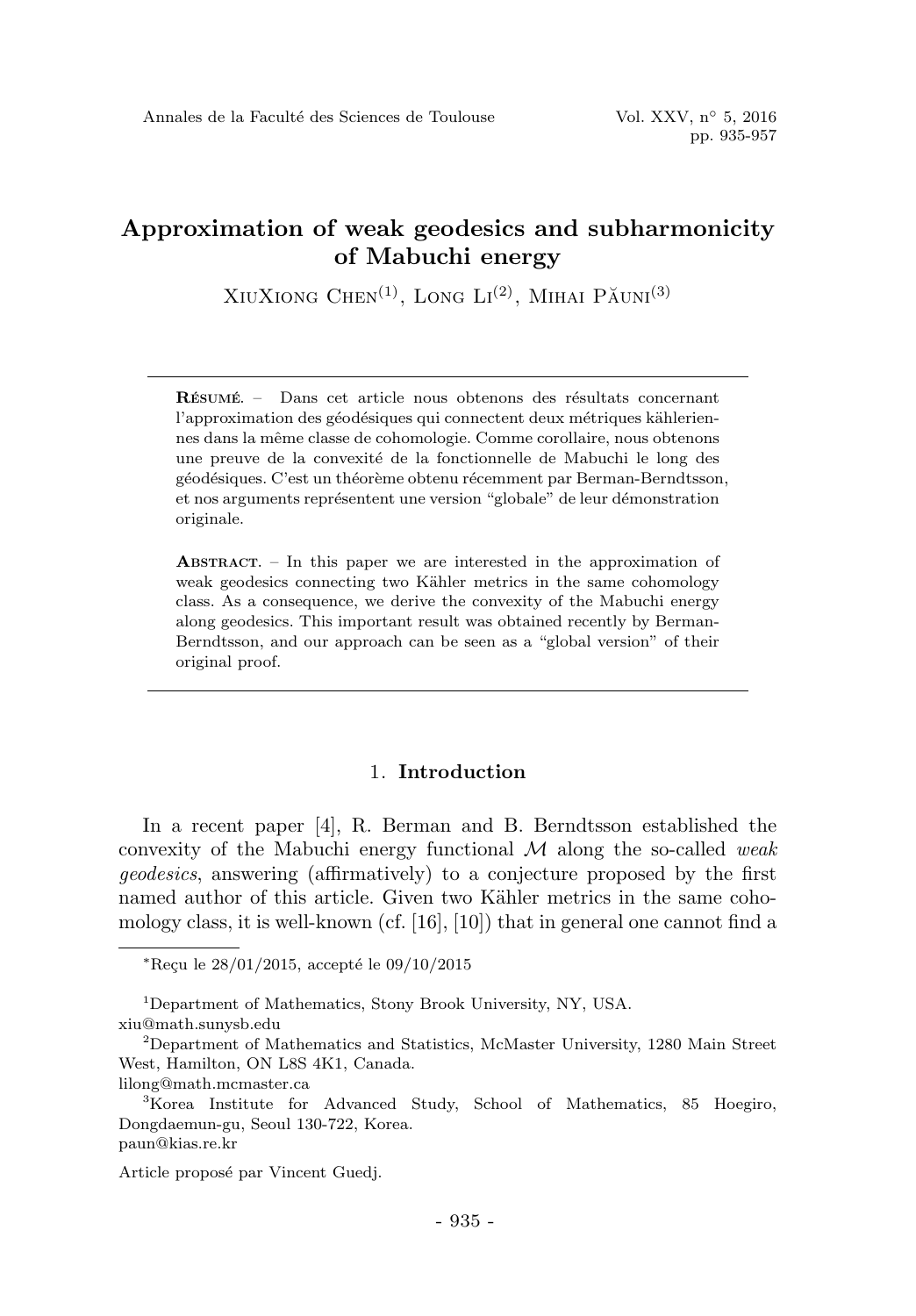smooth geodesic connecting them: this is a major source of difficulties while dealing e.g. with the aforementioned convexity question.

In this article we explore in a systematic way two techniques of approximation of weak geodesics. The first and most natural one is given by the  $\varepsilon$ -geodesics, obtained in [7]. The second one consists in using a fiberwise approximation of weak geodesics via a family of well-chosen Monge-Ampère equations. A corollary of the second technique is an alternative proof of the result in [4]. Roughly speaking, our proof can be seen as a "global version" of the local Bergman kernel arguments, so morally we follow the original ideas of [4]; nevertheless, we feel that our approach might be useful in other contexts. For example, the method we are using here allows us to establish the convexity of M more *directly* than in the original article, where the first step is to show convexity of  $M$  in the sense of distributions.

We equally infer that the Mabuchi functional is *continuous* up to the boundary when evaluated on a weak geodesic. The proof of this second statement is based on semi-continuity properties of the entropy functional.

Another theorem we will establish here is the almost-convexity of the regularized Mabuchi energy along the  $\varepsilon$ -geodesics cf. [7]. Actually, our hope is that this latter result could be also used in order to provide a proof of the convexity of  $\mathcal M$  along weak geodesics. We refer to the comments at the end of this note for further support concerning this belief.

This article is organized as follows. We start by recalling the important result of Xiuxiong Chen in [7] concerning the existence of  $\mathcal{C}^{1,1}$  solutions of the MA equation describing the geodesic between two Kähler metrics. After a preliminary discussion about the strategy of the proof, the convexity and the continuity of  $\mathcal M$  are obtained in section 4 via the approximation procedure mentioned above. Finally, the convexity of  $\mathcal M$  along  $\varepsilon$ -geodesics and some other results/expectations are treated in section 5.

**Acknowledgement.**  $-$  It is our privilege to thank the referee for her/his insightful comments and constructive criticism about this article.

#### 2. Geodesics

Let X be a compact Kähler manifold; we denote by  $K$  its Kähler cone. Let  $\{\omega\} \in \mathcal{K}$  be a Kähler class of X; the notation above means that the representative  $\omega$  is non-singular and positive definite. Let  $\omega_0, \omega_1 \in {\{\omega\}}$  be two positive definite representatives of the same cohomology class. A weak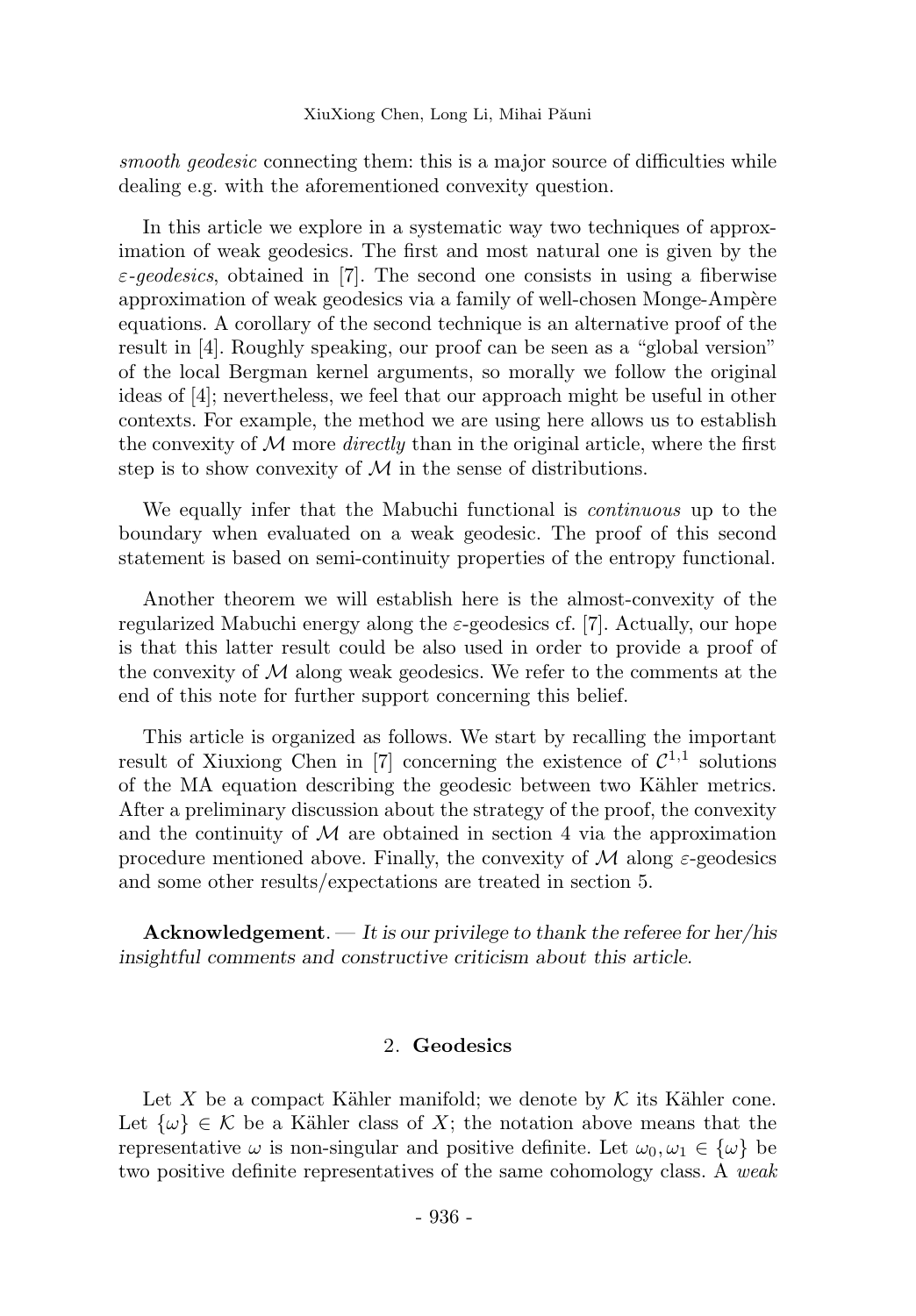*geodesic* between  $\omega_0$  and  $\omega_1$  is a semi-positive definite (1,1)-current

$$
\mathcal{G} := \omega + dd^c \varphi \tag{2.1}
$$

on the product  $X \times \Sigma$  of the manifold X with the annulus  $\Sigma \subset \mathbb{C}$ , such that the following requirements are satisfied.

- (a) The function  $\varphi$  is  $C^{1,1}$  on  $X \times \Sigma$ ; in particular, the coefficients of  $\mathcal G$ are bounded.
- (b) We have  $\mathcal{G}^{n+1} = 0$ .
- (c) The current G is rotationally invariant, and it equals  $\omega_0$  and  $\omega_1$  on the boundary of  $\Sigma$ , respectively.

The existence of  $\mathcal G$  with the properties stated above was first established in [7]. The results obtained by Z. Blocki in [5], [6], are equally crucial in this circle of ideas.

#### 3. What is to be proved

Let u be a smooth function on X, such that  $\omega_u := \omega + dd^c u$  is a Kähler metric. The *energy* functional is given by the expression

$$
\mathcal{E}(u) := \sum_{j=0}^{n} \int_{X} u \omega_u^{n-j} \wedge \omega^j.
$$
 (3.1)

Given a  $(1,1)$ -form  $\alpha$ , one introduces the following version of the energy functional

$$
\mathcal{E}^{\alpha}(u) := \sum_{j=0}^{n-1} \int_{X} u \omega_u^{n-j-1} \wedge \omega^j \wedge \alpha.
$$
 (3.2)

For a smooth path  $\omega_t := \omega + dd^c u_t$  of Kähler metrics depending on the parameter  $t \in \Sigma$ , one rapidly computes

$$
dd^c \mathcal{E}(t) = \int_X \Omega^{n+1}, \quad dd^c \mathcal{E}^\alpha(t) = \int_X \Omega^n \wedge \alpha,\tag{3.3}
$$

where  $\Omega := \omega + dd^c u$  is a (1,1)-form on  $X \times \Sigma$ , and the integration is understood as the push-forward of an  $(n + 1, n + 1)$  form to  $\Sigma$  (we use the same notation for  $\omega$  and its inverse image on  $X \times \Sigma$ ). An important observation (cf.  $|8|, 4|$  and the references therein) is that the equalities  $(3.3)$  still hold true in the sense of distributions if the path  $(u_t)$  is only assumed to be continuous.

The *Mabuchi functional*  $M$  along  $G$  is defined as follows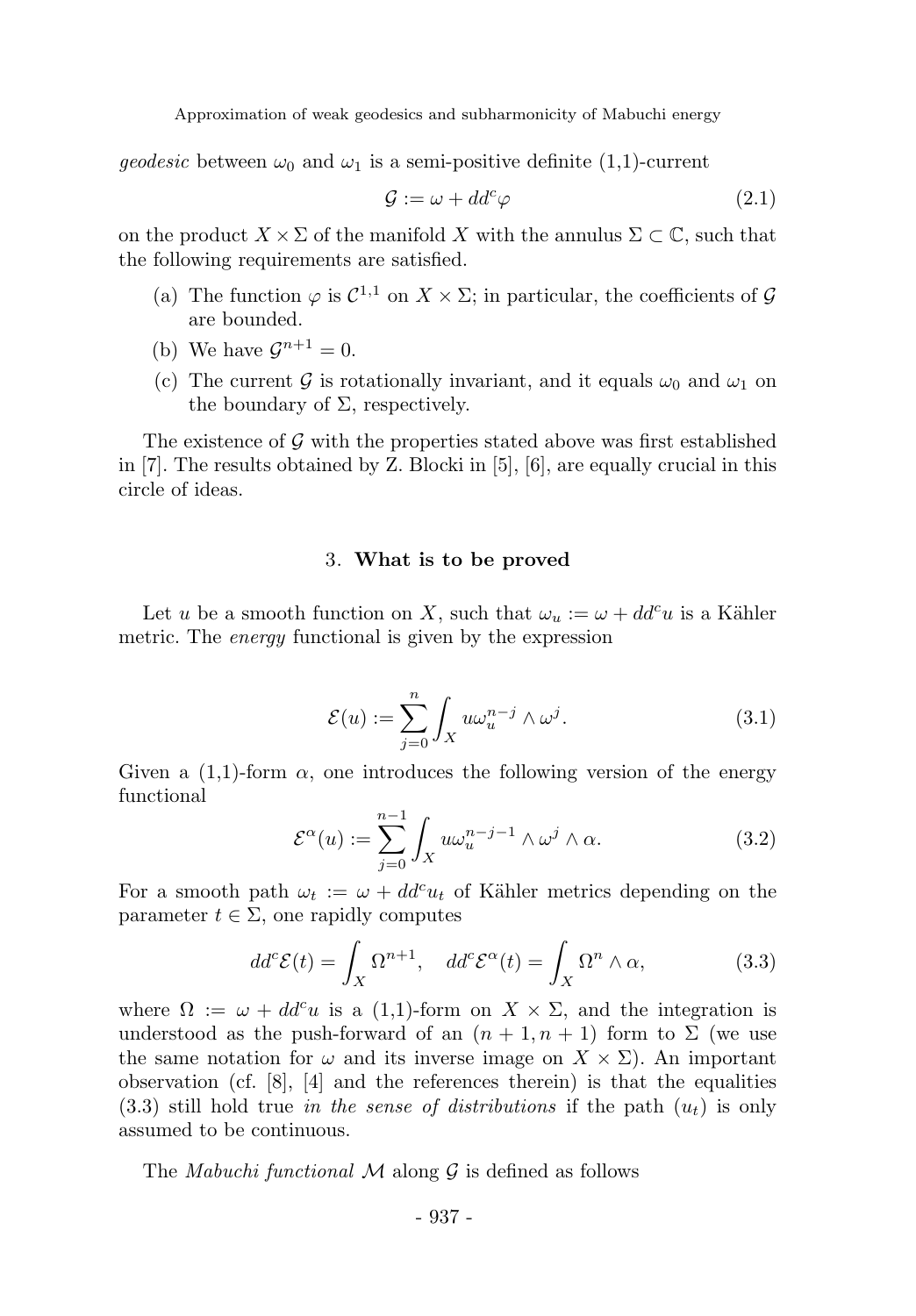XiuXiong Chen, Long Li, Mihai Păuni

$$
\mathcal{M}(t) = \frac{S}{n+1} \mathcal{E}(\varphi_t) - \mathcal{E}^{\text{Ric}_{\omega}}(\varphi_t) + \int_X \log \frac{\mathcal{G}_t^n}{\omega^n} \mathcal{G}_t^n \tag{3.4}
$$

where  $\mathcal{G}_t := \omega + dd^c \varphi_t$  is the restriction of G to the slice  $X \times \{t\} \subset X \times \Sigma$ , and S is the average of the scalar curvature of  $(X,\omega)$ . Unlike the original definition of  $M$ , the expression (3.4) first introduced in [8], has a meaning even if the regularity of  $\varphi$  is only  $\mathcal{C}^{1,1}$ . We recall further that the convexity of  $M$  along weak geodesics was conjectured in [8].

Ideally, the convexity of  $M$  would follow provided that one is able to produce the following objects.

Let  $(\Theta_{\varepsilon})_{\varepsilon>0}\subset\{\omega\}$  be a family of closed positive  $(1,1)$  currents on  $X\times\Sigma$ , such that for each positive  $\varepsilon$  we have:

- (a) The potential  $\phi_{\varepsilon}$  of each  $\Theta_{\varepsilon}$  is of class  $C^{1,1}$ .
- (b) The logarithm of the fiberwise determinant of  $\Theta_{\varepsilon}$  is of class  $\mathcal{C}^1$ .
- (c) The determinant of  $\Theta_{\varepsilon}|_{X\times\{t\}}$  converges a.e. to  $\mathcal{G}^n|_{X\times\{t\}}$ .

As explained in [4], it is enough to show that we can find  $(\Theta_{\varepsilon})_{\varepsilon>0}$  as above, such that moreover we have

$$
dd^c \log \frac{\Theta_{\varepsilon}^n}{\omega^n} \wedge \mathcal{G}^n \ge \text{Ricci}_{\omega} \wedge \mathcal{G}^n \tag{3.5}
$$

where the quantity  $\log \frac{\Theta_{\varepsilon}^n}{n}$  $\frac{\partial \mathcal{L}}{\partial n}$  denotes (slightly abusively) a function on  $X \times \Sigma$ . Indeed, given the relations  $(3.3)$ , the inequality  $(3.5)$  implies the convexity in the sense of distributions of the following functional

$$
\mathcal{M}(\varepsilon, t) := \frac{S}{n+1} \mathcal{E}(\varphi_t) - \mathcal{E}^{\text{Ric}_{\omega}}(\varphi_t) + \int_X \log \frac{\Theta_{\varepsilon}^n}{\omega^n} \mathcal{G}_t^n. \tag{3.6}
$$

By the condition (b) the functional  $\mathcal{M}(\varepsilon, t)$  is continuous; therefore its convexity in weak sense implies convexity in usual sense. The condition (c) would imply the same property for M, by letting  $\varepsilon \to 0$ .

An excellent candidate for the family  $\Theta_{\varepsilon}$  would be the approximation of G contained in the proof of X.X. Chen, i.e. the  $\varepsilon$ -geodesics. Indeed, the properties (a) and (b) are direct consequences of [7], and the inequality (3.5) can be checked to hold true on the set  $\Lambda_{A,\varepsilon}$  where  $\Theta_{\varepsilon}$  is uniformly bounded from below by  $\exp(-A)\omega$  via a direct computation (this would be enough to conclude, by letting  $A \to \infty$  at the end). However, it does not seem to be so easy to establish the crucial property (c) (we refer the the paper  $[9]$ , section 6, in order to have a glimpse at the difficulties/consequences of such a statement).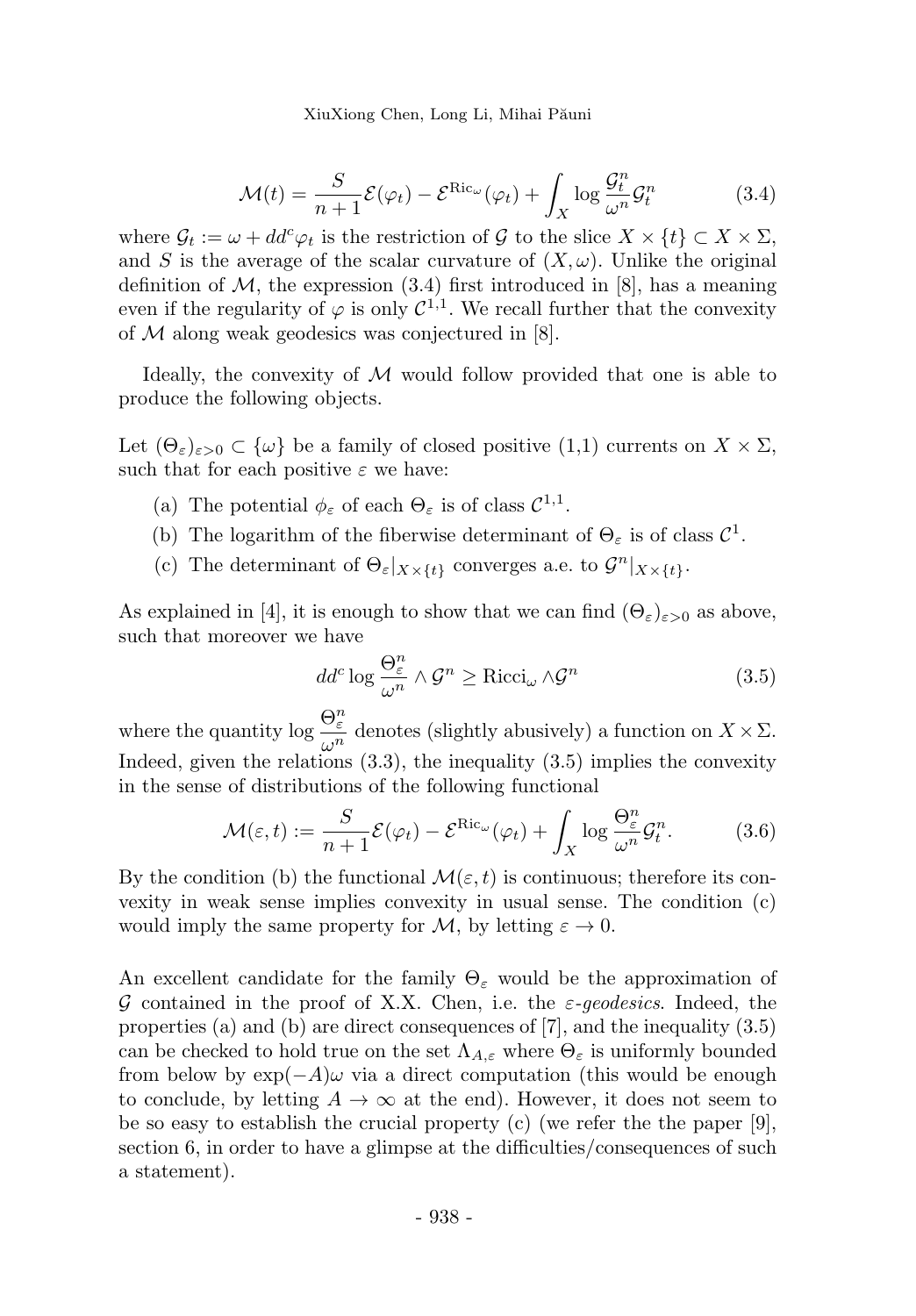In order to overcome this issue, we will consider in the next paragraph a different approximation of  $G$ , obtained by solving a family of MA equations.

A version of the convexity of M along the  $\varepsilon$ -geodesics will be treated in the last part of our note.

#### 4. Fiberwise approximation of  $\mathcal G$

In order to construct the family of currents  $(\Theta_{\varepsilon})_{\varepsilon>0}$  with the properties stated in the previous section we will need the following result.

THEOREM 4.1.  $([17])$ . — Let  $p: X \to Y$  be a holomorphic submersion. We consider a semi-positive class  $\{\beta\} \in H^{1,1}(X,\mathbb{R})$ , such that the adjoint class  $c_1(K_{X_y}) + {\beta}\vert_{X_y}$  is Kähler for any  $y \in Y$ . Then the relative adjoint class

$$
c_1(K_{X/Y}) + \{\beta\}
$$

contains a closed positive current  $\Xi$ , whose restriction to each fiber  $X_y$  is a positive definite form.

We specialize here to the case of the trivial submersion  $X \times \Sigma \rightarrow \Sigma$ , so the relative canonical bundle equals the inverse image of  $K_X$ .

As a consequence of the previous result we infer the next statement; we recall that G denotes the (weak) geodesic between the two metrics  $\omega_0$  and  $\omega_1$ .

THEOREM 4.2. — For each  $t \in \Sigma$  and for each  $0 < \varepsilon \ll 1$ , we consider the equation

$$
\left(\Theta_{\omega}(K_X) + \varepsilon^{-1}\mathcal{G} + dd^c\phi_{t,\varepsilon}\right)^n = \varepsilon^{-n}\exp(\phi_{t,\varepsilon})\omega^n;\tag{4.1}
$$

on  $X \times \{t\}$ . It has a unique  $C^{1,1}(X \times \{t\})$ -solution  $\phi_{t,\varepsilon}$ ; the resulting function  $\phi_{\varepsilon}$  on  $X \times \Sigma$  is continuous on the interior points of  $X \times \Sigma$ , and moreover we have

$$
\Theta_{\omega}(K_X) + \varepsilon^{-1} \mathcal{G} + dd^c \phi_{\varepsilon} \ge 0 \tag{4.2}
$$

on the product manifold  $X \times \Sigma$ .

 $Proof.$  We proceed in a very standard manner, namely by an approximation argument. Let  $(\mathcal{G}_{\delta})$  be a family of  $(1,1)$ -forms on the open set

$$
X \times \Sigma' \subset X \times \Sigma
$$

obtained by considering the convolution of the potential  $\varphi$  with a convolution kernel  $K_{\delta}$ , cf. e.g. [11]. Here  $\Sigma'$  stands for a compact subset of the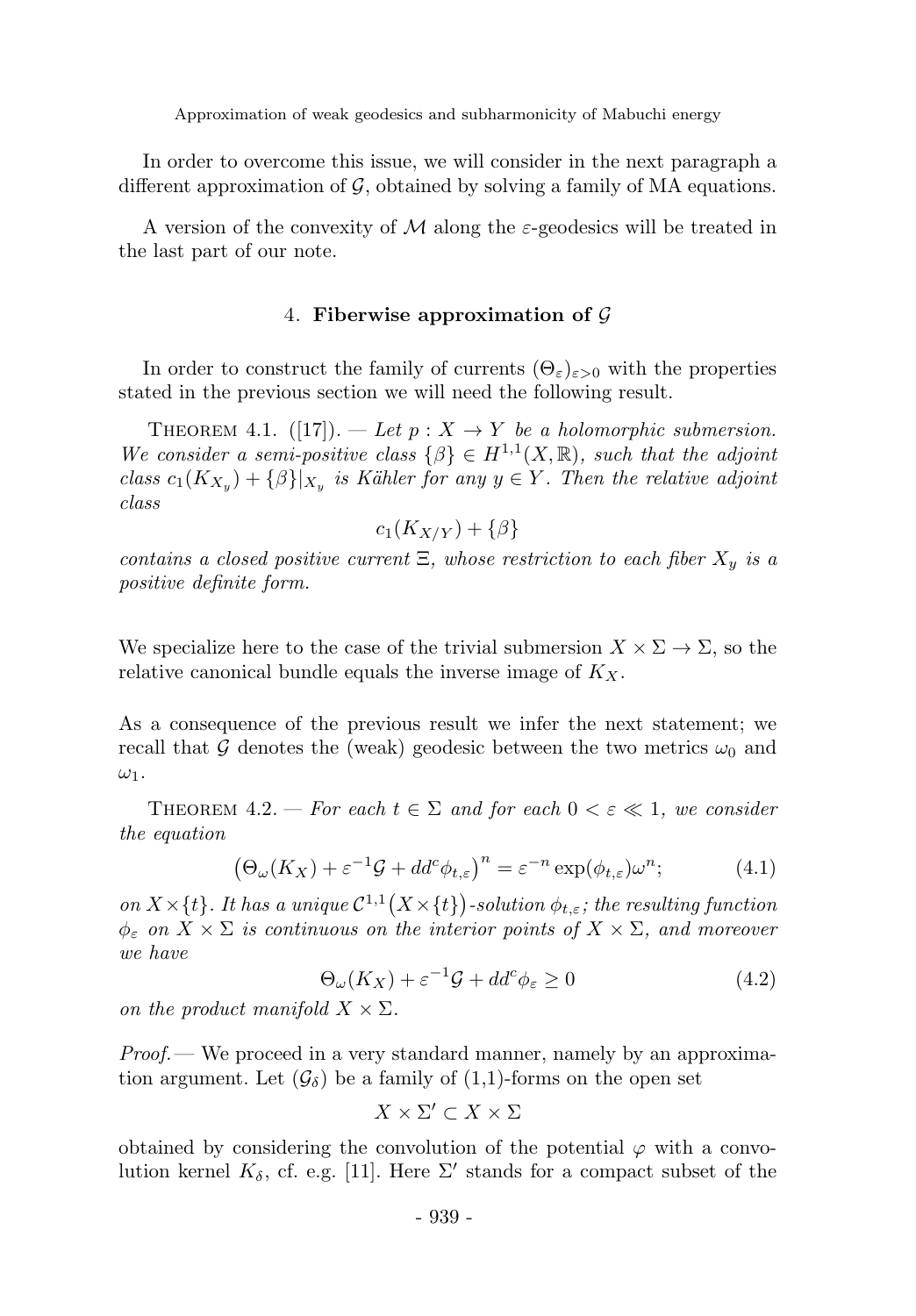annulus  $\Sigma$ . The resulting  $(1,1)$ -forms are approximating our weak geodesic  $\mathcal{G}$ , as follows.

(i) The forms  $\mathcal{G}_{\delta}$  are non-singular, and we have

$$
\mathcal{G}_{\delta} \geq -C\delta(\omega + \sqrt{-1}dt \wedge d\bar{t})
$$

on  $X \times \Sigma'$ .

(ii) The coefficients of  $\mathcal{G}_{\delta}$  are uniformly bounded, and they converge in  $L^p$  norm to the coefficients of  $\mathcal{G}$ , so that if we write

$$
\mathcal{G}_{\delta}:=\omega+dd^c\varphi_{\delta}
$$

then we have

$$
|dd^c \varphi_\delta - dd^c \varphi|_{L^p(X \times \{t\})} \to 0
$$

as  $\delta \to 0$ , uniformly with respect to  $t \in \Sigma'$  and for any p.

(iii) We have

$$
\sup_{t\in\Sigma'}\|\varphi_\delta-\varphi\|_{\mathcal{C}^1(X\times\{t\})}\to 0
$$

as  $\delta \to 0$ .

The properties (ii) and (iii) of the approximation family  $(\mathcal{G}_{\delta})$  hold true thanks to the explicit construction of  $(\mathcal{G}_{\delta})$  by using the convolution of the potential of  $G$  with a regularizing kernel ([11]), combined with the fact that the potential of  $\mathcal{G}$  is  $\mathcal{C}^{1,1}$ .

For each  $\eta := (\varepsilon, \delta)$  such that  $\varepsilon$  and  $\delta$  are positive and small enough we define the semi-positive form

$$
\beta_{\eta} := \frac{1}{\varepsilon} \big( \mathcal{G}_{\delta} + C \delta(\omega + \sqrt{-1} dt \wedge d\bar{t}) \big). \tag{4.3}
$$

The class  $c_1(K_X) + {\beta_{\eta}}|_{X\times\{t\}}$  is clearly Kähler; by the classical result of S.-T. Yau we infer that there exists a function  $\phi_{t,\eta}$  such that we have

$$
\Theta_{\omega}(K_X) + \beta_{\eta}|_{X \times \{t\}} + dd^c \phi_{t,\eta} > 0 \tag{4.4}
$$

together with

$$
\left(\Theta_{\omega}(K_X) + \beta_{\eta} + dd^c \phi_{t,\eta}\right)^n = \varepsilon^{-n} \exp(\phi_{t,\eta}) \omega^n \tag{4.5}
$$

on the fiber  $X \times \{t\}$ .

According to the proof of Theorem 4.1, we infer that

$$
\Xi_{\eta} := \Theta_{\omega}(K_X) + \beta_{\eta} + dd^c \phi_{\eta} \ge 0, \tag{4.6}
$$

as a smooth form on  $X \times \Sigma'$ -actually, this is the only reason why we need to consider the regularization of  $\mathcal G$  with respect to the parameter "t" as well. Actually that this is exactly how the current  $\Xi$  in Theorem 4.1 is constructed, so (4.6) is a direct consequence of this result.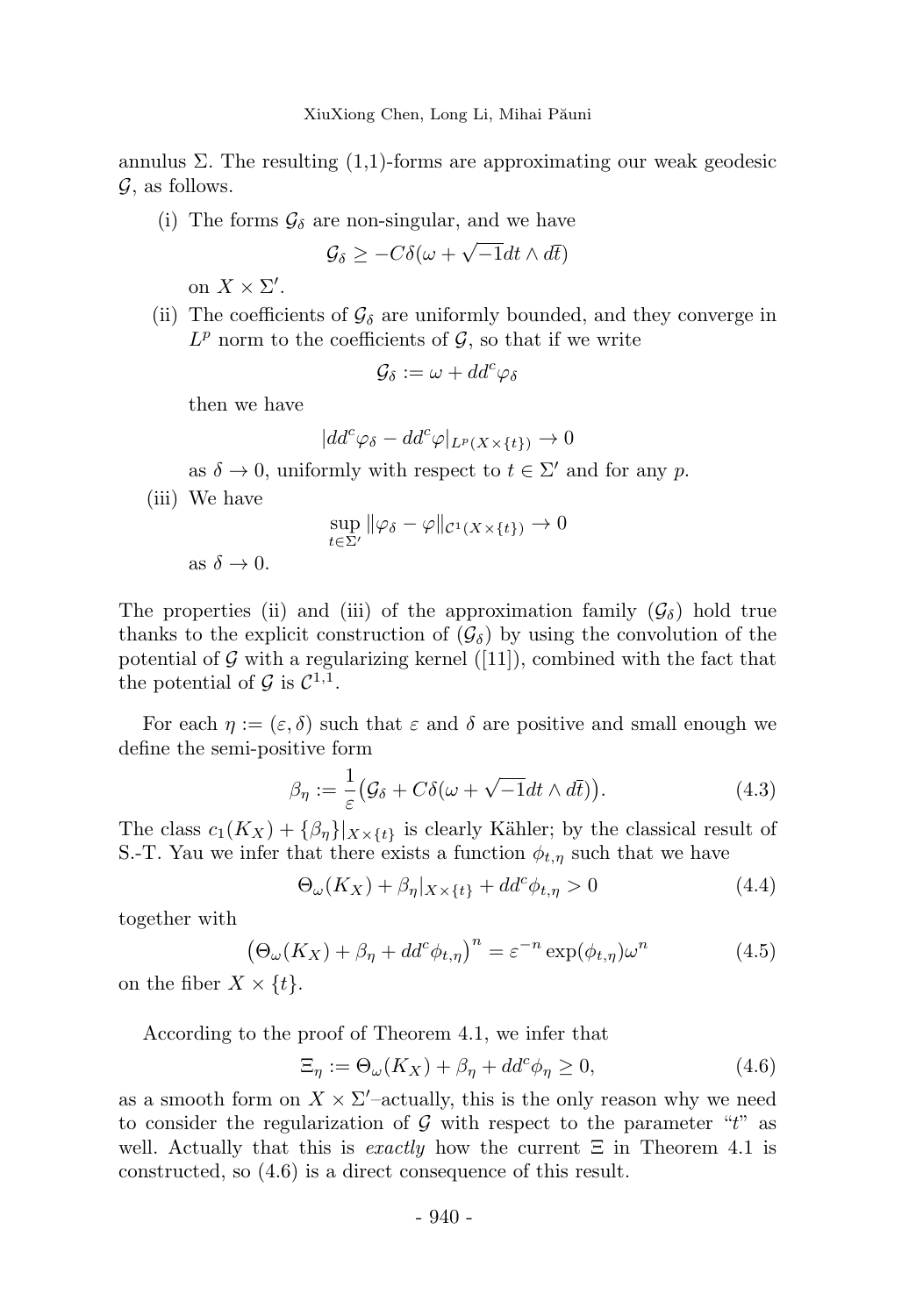We show next that the family  $\phi_{\eta}$  is equicontinuous for each  $\varepsilon$  fixed; prior to this, we introduce a few notations.

Let  $\tau_{\eta} := \varepsilon \phi_{\eta} + \varphi_{\delta}$ ; it is a smooth function defined on  $X \times \Sigma'$ . Then for each  $t_0, t_1 \in \Sigma'$  we have

$$
\left(\Psi_{t_0,\eta} + dd^c(\tau_\eta(t_1) - \tau_\eta(t_0))\right)^n = e^{\frac{1}{\varepsilon}(\tau_\eta(t_1) - \tau_\eta(t_0) - \varphi_\delta(t_1) + \varphi_\delta(t_0))}\Psi^n_{t_0,\eta} \quad (4.7)
$$
\nwhere  $\Psi_{t,\eta} := \varepsilon \Xi_\eta|_{X \times \{t\}}.$ 

The maximum principle, combined with the property (iii) above (concerning the uniformity properties of the sequence  $\varphi_{\delta}$  on  $X \times \Sigma'$ ) shows that we have

$$
\sup_{x \in X} |\phi_{\eta}(t_0, x) - \phi_{\eta}(t_1, x)| \le C \varepsilon^{-1} |t_0 - t_1|.
$$
 (4.8)

The same kind of arguments (i.e. the maximum principle applied on fibers  $X \times \{t\}$  shows that in fact we have

$$
|\phi_{\eta}(t_0, x_0) - \phi_{\eta}(t_1, x_1)| \leq C\varepsilon^{-1}(|t_0 - t_1| + \text{dist}(x_0, x_1)) \tag{4.9}
$$

where C is a constant independent of  $\eta = (\varepsilon, \delta)$ . This proves the claimed equicontinuity.

As a consequence, the limit  $\phi_{\varepsilon} := \lim_{\delta \to 0} \phi_{\varepsilon,\delta}$  is continuous on the interior of  $X \times \Sigma$ , and we have

$$
\Theta_{\omega}(K_X) + \frac{1}{\varepsilon}\mathcal{G} + dd^c \phi_{\varepsilon} \ge 0, \tag{4.10}
$$

which finishes the proof of Theorem 4.2, except for the  $\mathcal{C}^{1,1}(X \times \{t\})$ regularity of the solution  $\phi_{t,\varepsilon}$ ; this will be treated next.

In our next statement we will use another type of regularization of the geodesic G, borrowed from [3]. We define  $\mathcal{G}'_{\delta} := \omega + dd^c \varphi_{\delta}$  on  $X \times \Sigma$ , such that for each  $t \in \Sigma$ , the function  $\varphi_{\delta}$  is the regularization of  $\varphi|_{X\times\{t\}}$  by a global convolution kernel. The properties of the resulting form which will be relevant for us are as follows.

(1) The forms  $\mathcal{G}'_{\delta}$  are non-singular when restricted to each fiber  $X \times \{t\}$ , and moreover there exists a constant  $C > 0$  such that we have

$$
|dd^c \varphi_\delta| \leq C
$$

for any  $\delta > 0$ . We equally have

$$
\mathcal{G}'_{\delta} \geq -C\delta(\omega + \sqrt{-1}dt \wedge d\bar{t})
$$

on  $X \times \Sigma$ .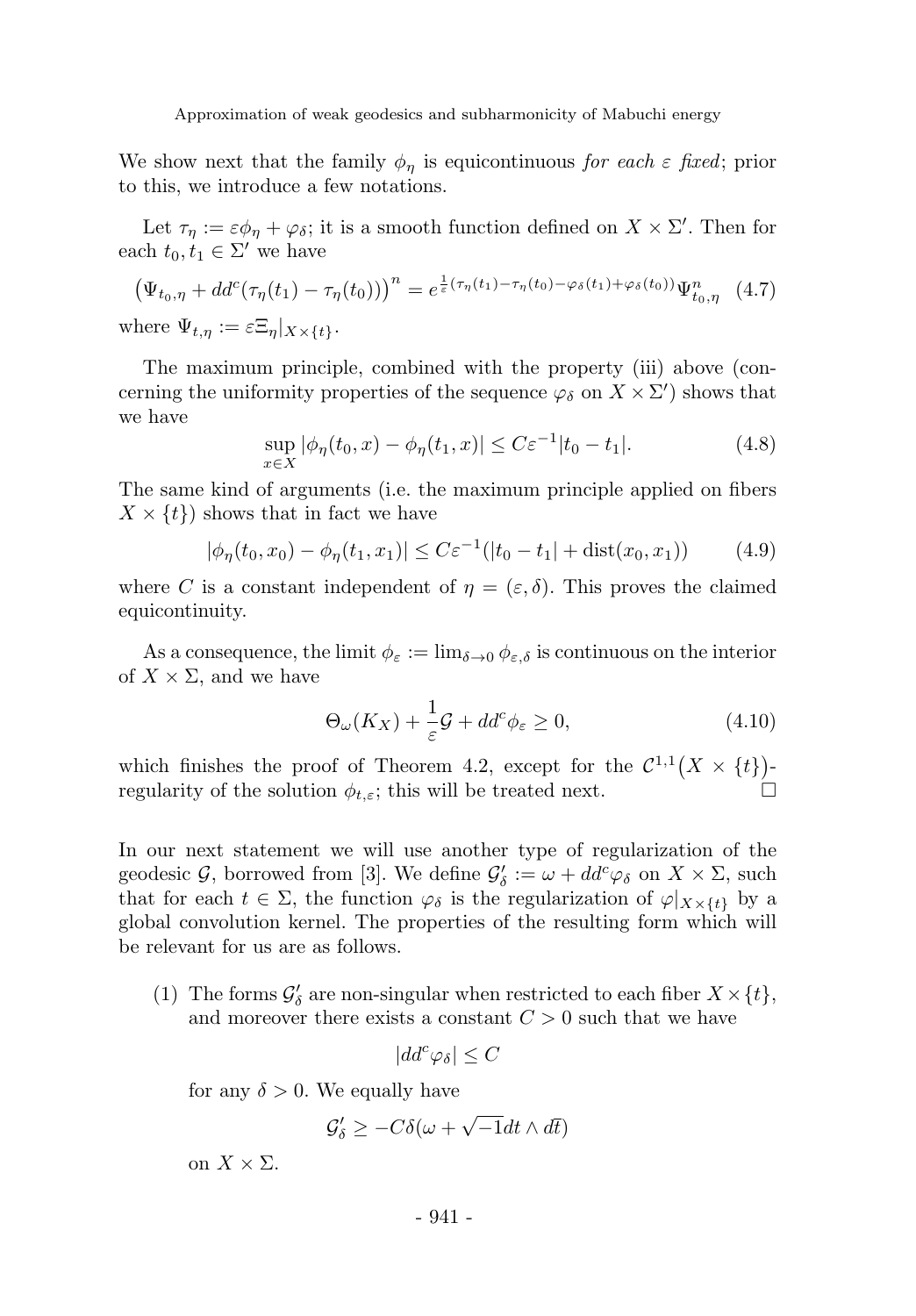XiuXiong Chen, Long Li, Mihai Păuni

(2) The coefficients of  $\mathcal{G}'_{\delta}$  are uniformly bounded, and they converge in  $L^p$  norm to the coefficients of  $\mathcal{G}$ , so that if we write

$$
\mathcal{G}'_{\delta} := \omega + dd^c \varphi_{\delta}
$$

then we have

$$
|dd^c \varphi_\delta - dd^c \varphi|_{L^p(X \times \{t\})} \to 0
$$

as  $\delta \to 0$ , uniformly with respect to  $t \in \Sigma$  and for any p.

(3) We have

$$
\lim \|\varphi_{\delta} - \varphi\|_{\mathcal{C}^0(X \times \Sigma)} = 0
$$

as  $\delta \to 0$ .

We consider the Monge-Ampère equation

$$
\left(\Theta_{\omega}(K_X) + \beta_{\eta}' + dd^c \phi_{t,\eta}\right)^n = \varepsilon^{-n} \exp(\phi_{t,\eta}) \omega^n \tag{4.11}
$$

on the fiber  $X \times \{t\}$ , where

$$
\beta'_{\eta} := \frac{1}{\varepsilon} \left( \mathcal{G}'_{\delta} + C \delta(\omega + \sqrt{-1} dt \wedge d\bar{t}) \right). \tag{4.12}
$$

The regularity/uniformity properties of the functions  $(\phi_{t,\eta})_n$  are stated in the following result.

THEOREM  $4.3.$  — The following assertions hold true.

- (a) For each fixed  $\varepsilon$ , the family  $\phi_{\eta}$  obtained by piecing together the fiberwise solutions  $\phi_{t,\eta}$  is equicontinuous.
- (b) There exists a constant  $C > 0$ , independent of  $\eta$  such that

$$
\sup_X \phi_{\varepsilon,\delta} \leq C, \quad -\varepsilon \inf_X \phi_{\varepsilon,\delta} \leq C, \quad |\varepsilon dd^c \phi_{\varepsilon,\delta}| \leq C.
$$

on the fiber  $X \times \{t\}$ .

(c) Therefore for each fixed  $\varepsilon > 0$ , we can extract a limit

$$
\lim_{\delta \to 0} \phi_{\varepsilon,\delta} = \phi_{\varepsilon},
$$

strongly in  $\mathcal{C}^0$ , where the restriction of  $\phi_{\varepsilon}$  to  $X \times \{t\}$  is the unique  $\mathcal{C}^{1,1}$  solution of the degenerate Monge-Ampère equation

$$
\left(\Theta_{\omega}(K_X) + \varepsilon^{-1}\mathcal{G} + dd^c \phi_{t,\varepsilon}\right)^n = \varepsilon^{-n} \exp(\phi_{t,\varepsilon}) \omega^n \tag{4.13}
$$

on the fiber  $X \times \{t\}$ .

(d) The measures

$$
\exp(\phi_{t,\varepsilon})\omega^n
$$

are converging to  $\mathcal{G}|_{X\times\{t\}}^n$  weakly in  $L^p$  for any p, as  $\varepsilon\to 0$ .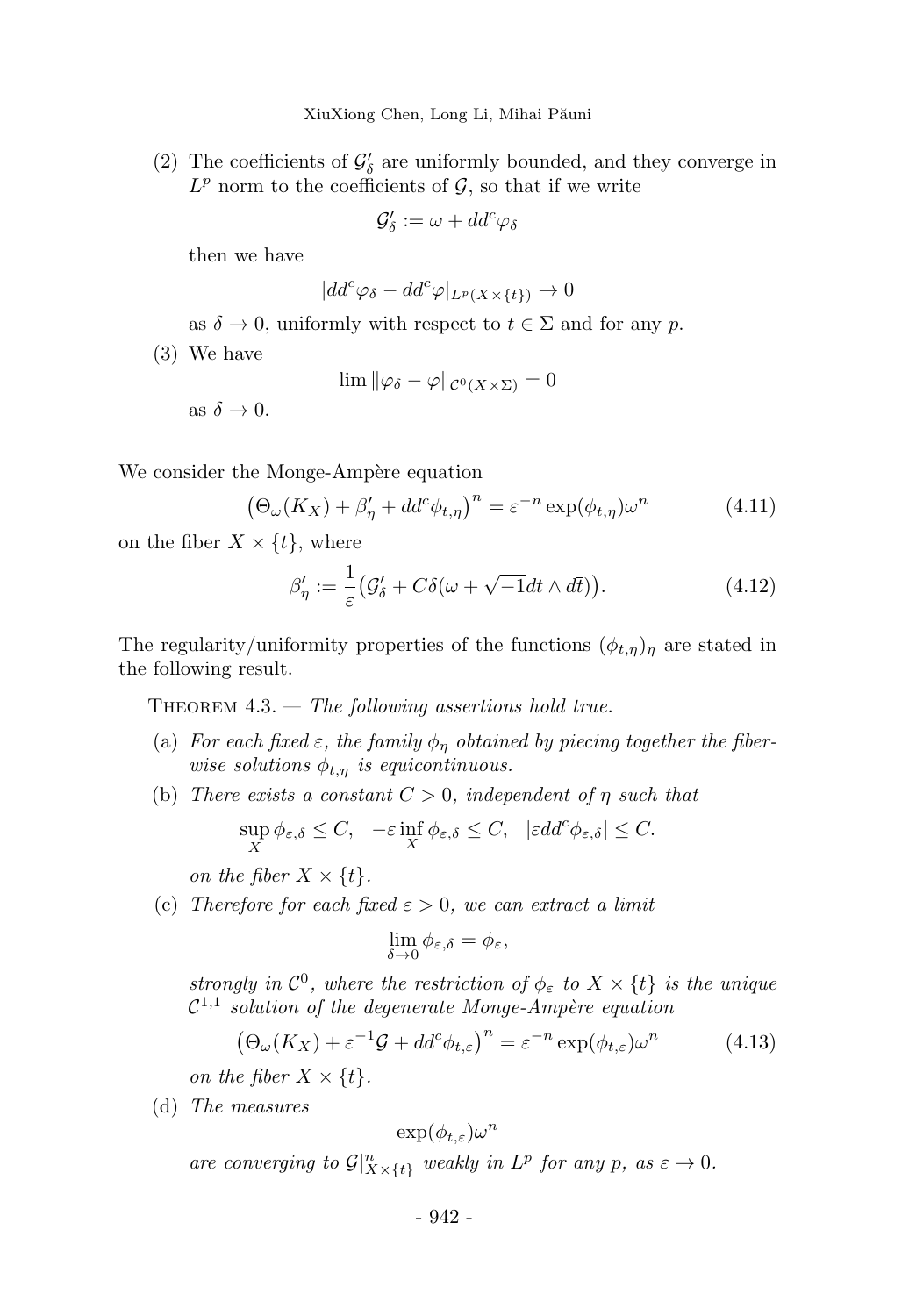*Proof.*— Except maybe for the point (d), the arguments of the proof rely on basic results in MA theory, so we will be very sketchy.

The point (a) was basically discussed during the proof of Theorem 4.2. In addition, we remark that by the same procedure we obtain the equicontinuity of  $(\phi_n)$  on  $X \times \Sigma$  up to the boundary of  $X \times \Sigma$ : this is a consequence of the property (2) of  $\mathcal{G}'_{\delta}$ .

Concerning the point (b), the upper bound of the potentials is a consequence of the maximum principle since we can rewrite the equation (4.11) as

$$
\left(\varepsilon \Theta_{\omega}(K_X) + \mathcal{G}_{\delta} + dd^c(\varepsilon \phi_{t,\eta})\right)^n = \exp(\phi_{t,\eta}) \omega^n, \tag{4.14}
$$

then take  $\phi_{t,\eta}(p) = \max_X \phi_{t,\eta}$ , which implies  $dd^c \phi_{t,\eta}(p) \leq 0$ . But notice that the form  $\varepsilon \Theta_{\omega}(K_X) + \mathcal{G}_{\delta}$  is strictly positive at the point p thanks to the inequality (4.4), hence

$$
\phi_{t,\eta} \leqslant \phi_{t,\eta}(p) \leqslant \log \frac{(\varepsilon \Theta_{\omega}(K_X) + \mathcal{G}_{\delta})^n}{\omega^n}(p) \leqslant C.
$$

On the other hand, the lower bound is obtained by considering

$$
(\omega + \varepsilon \Theta_{\omega}(K_X) + dd^c \tau_{t,\eta})^n = e^{\frac{1}{\varepsilon}(\tau_{t,\eta} - \varphi_{\delta})} \omega^n \tag{4.15}
$$

where  $\tau_{t,\eta} = \varepsilon \phi_{t,\eta} + \varphi_{\delta}$ , so by choosing  $\tau_{t,\eta}(q) = \min_X \tau_{t,\eta}$ , the minimum principle says

$$
\varepsilon \phi_{t,\eta} + \varphi_{\delta} \ge \varepsilon \log \frac{(\omega + \varepsilon \Theta_{\omega}(K_X))^n}{\omega^n}(q) + \varphi_{\delta}(q) \ge -\varepsilon C + \varphi_{\delta}(q),
$$

hence  $\varepsilon \phi_{t,\eta} \geqslant -C$  for some uniform constant C. Now the bound of  $dd^c \tau_{t,\eta}$ follows from the usual Laplacian estimate for the Monge-Ampère equations, cf. [5]. For fixed  $\eta$ , let  $\omega_{\varepsilon} = \omega + \varepsilon \Theta_{\omega}(K_X)$ , and notice that it is a smooth non-degenerate approximation of  $\omega$ , then we can write  $\Delta \tau = g_{\varepsilon}^{j\bar{k}}\tau_{j\bar{k}}$ , and set

$$
\alpha := \log(n + \Delta \tau) - A\tau,
$$

where  $A > 0$  is some constant determined later. Consider the point p where the maximum of  $\alpha$  is attained, and take  $u = G_{\varepsilon} + \tau$ , where the function  $G_{\varepsilon}$  is the local potential of  $\omega_{\varepsilon}$  in a normal coordinate ball of p, then the standard maximum principle argument implies at the point p

$$
0 \geqslant \frac{1}{\Delta u} \left\{ -B \Delta u \sum_{p} \frac{1}{u_{p\bar{p}}} + \Delta \phi_{t,\eta} - S \right\} + A \sum_{p} \frac{1}{u_{p\bar{p}}} - nA, \tag{4.16}
$$

where  $-B < 0$  is the lower bound of bisectional curvature, and S is the upper bound of scalar curvature of  $(X, \omega_{\varepsilon})$ . Now take  $A = B$ , then we have

$$
nB\Delta u + S \geq \frac{1}{\varepsilon} \Delta(\tau - \varphi_{\delta}),
$$

- 943 -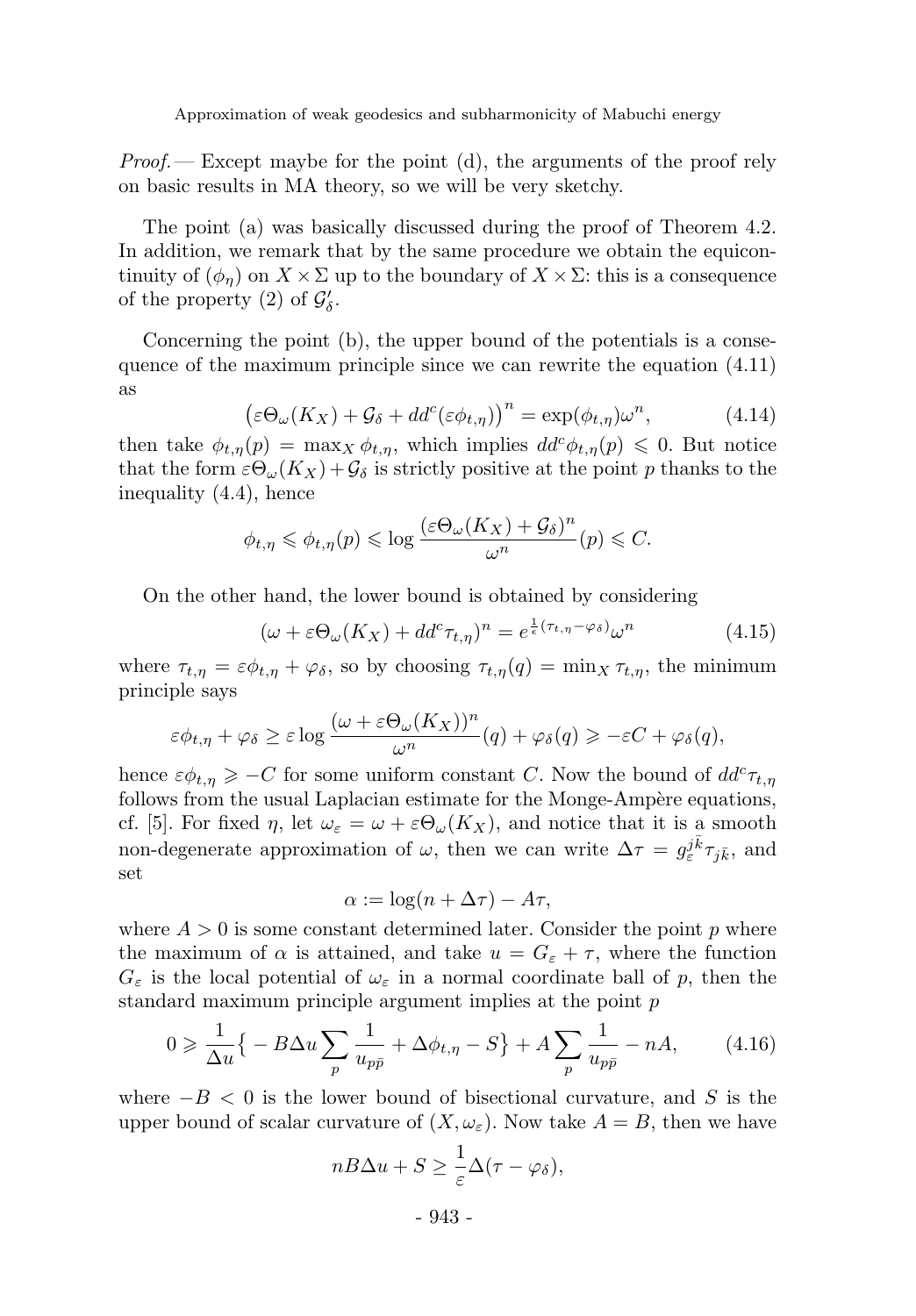hence

$$
n + \Delta\varphi_{\delta} + S\varepsilon \ge (1 - \varepsilon n) \Delta u,
$$

and finally

$$
\Delta u(p) \le \frac{C}{1 - \varepsilon nB} < 2C
$$

for some uniform constant C, when  $\varepsilon < \frac{1}{2nB}$ . Then suppose there is some uniform constant C' such that  $\csc(\tau) < C'$ , we infer

$$
\Delta u \le 2Ce^{2BC'}
$$

The statement (c) is a consequence of the elliptic regularity results, cf. [12]. Moreover, since the solution  $\phi_{t,\varepsilon}$  belongs to the space  $C^{1,1}$  we infer that the equality (4.13) holds almost everywhere on  $X \times \{t\}$  (in the sense of  $L^{\infty}$ functions).

In order to establish the point  $(d)$ , we rewrite the equation  $(4.13)$  as follows

$$
(\omega + \varepsilon \Theta_{\omega}(K_X) + dd^c \tau_{\varepsilon})^n = e^{\frac{1}{\varepsilon}(\tau_{\varepsilon} - \varphi)} \omega^n \tag{4.17}
$$

where we recall that  $\mathcal{G} = \omega + dd^c \varphi$ . In the relation (4.17), we denote  $\tau_{\varepsilon} := \varepsilon \phi_{\varepsilon} + \varphi$ , so we will be done if we can prove that

 $\varepsilon \phi_{\varepsilon} \to 0.$ 

In any case, thanks to the estimates (b), there exists some function  $\rho \in \mathcal{C}^{1,1}$ such that we have

$$
\varepsilon \phi_{\varepsilon} \to \rho \tag{4.18}
$$

strongly in  $\mathcal{C}^{1,\alpha}$  for any  $\alpha < 1$  as  $\varepsilon \to 0$ , so that the limit  $\tau$  extracted from  $\tau_{\varepsilon}$  verifies the inequality

$$
\tau \le \varphi \tag{4.19}
$$

as it is clear from the second part of estimate (b).

In particular, the convergence statement in (4.18) implies that we have

$$
(\omega + \varepsilon \Theta_{\omega}(K_X) + dd^c \tau_{\varepsilon})^n \to (\omega + dd^c \tau)^n \tag{4.20}
$$

in weak sense in  $L^p$  for any  $p$  (this is due to the fact that all currents in the concern have uniformly bounded coefficients).

Let  $\Omega_{\delta} := \{ \tau \langle \varphi - \delta \rangle \}$ ; it is an open subset of X, and we claim that  $\mathcal{G}^n|_{\Omega_\delta} = 0$ , for each  $\delta > 0$ . Indeed, by the comparison principle [15], [14] we have

$$
\int_{\Omega_{\delta}} \mathcal{G}^n \le \int_{\Omega_{\delta}} (\omega + dd^c \tau)^n. \tag{4.21}
$$

- 944 -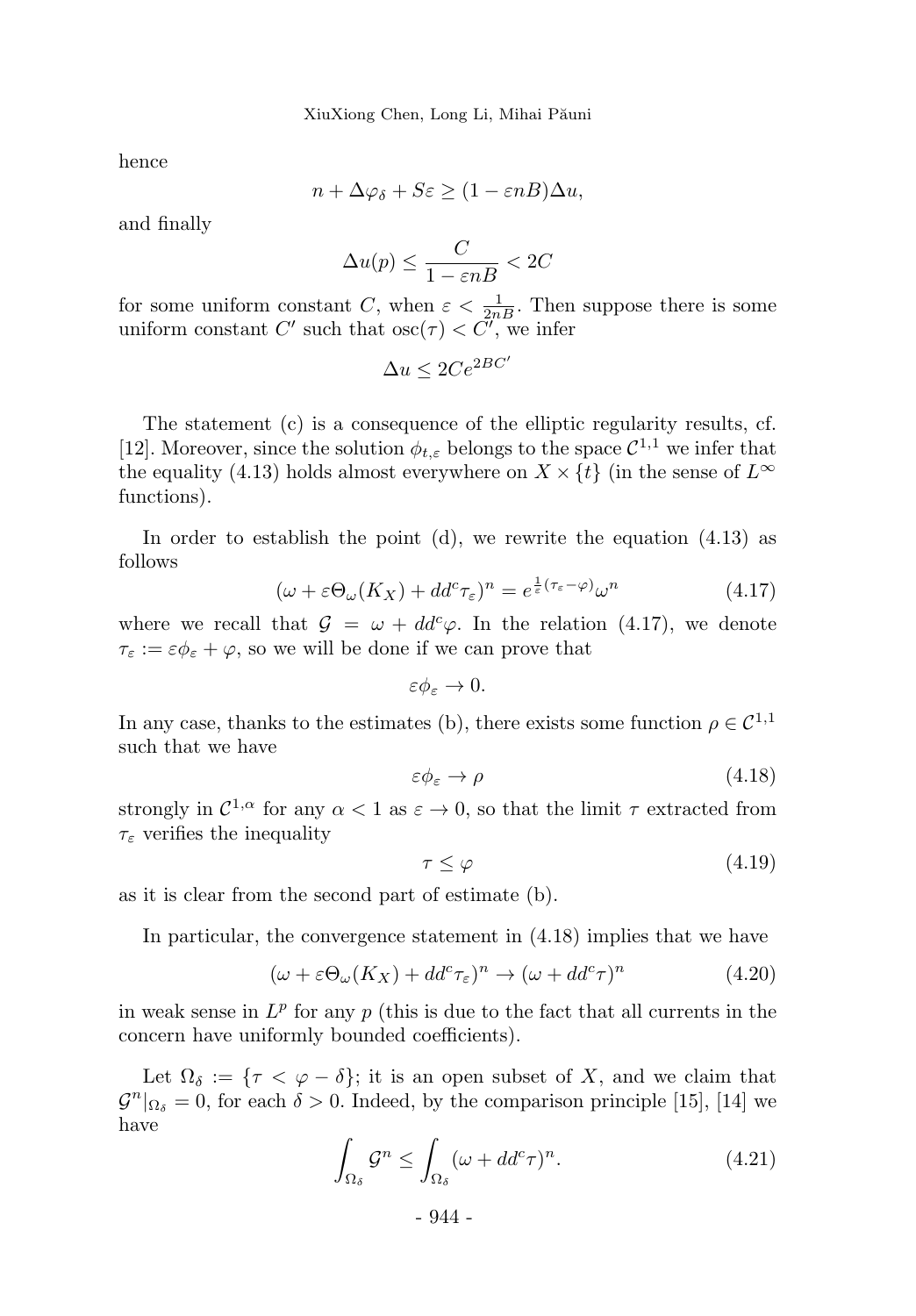However, as we can see from equation (4.17), we have  $\Omega_\delta$  $(\omega + dd^c \tau)^n = 0,$ simply because on the set  $\Omega_{\delta}$  we have the inequality  $\frac{\tau_{\varepsilon} - \varphi}{\varepsilon} < -\frac{\delta}{2\varepsilon}$  $\frac{1}{2\varepsilon}$  as soon as  $\varepsilon$  is small enough – remark that this is a consequence of the uniform convergence in (4.18) – so our claim is proved.

But then it follows that  $\mathcal{G}^n|_{\overline{\Omega}} = 0$ , where  $\overline{\Omega}$  is the closure of the open set  ${\tau < \varphi} \subset X$ . Indeed, the set  $\overline{\Omega} \setminus \Omega$  has measure zero, and the coefficients of  $\mathcal G$  are bounded. We infer that we have

$$
\mathcal{G}^n = (\omega + dd^c \tau)^n \tag{4.22}
$$

since the complement of  $\overline{\Omega}$  is an open set where  $\tau$  coincides with  $\varphi$ .

We invoke next the uniqueness result in [15] concerning the solutions of MA equations whose right hand side member has a density in  $L^p$ , for  $p > 1$ , so that  $\rho = 0$  and the point (d) of our lemma follows.

*Remark* 4.4. — The fiberwise convergence (d) was proved in [1] in a slightly different setting; the main argument in that article relies on the variational approach developed in [2]. However, we have chosen to give a direct proof here, for the sake of variation.

#### 4.1. Convexity

Let  $t_0, t_1, t_2 \in [0, 1]$  be three arbitrary points. By the property (d) combined with a result due to Banach-Saks one can find a sequence  $\varepsilon_k \to 0$  as  $k \to \infty$  such that

$$
\frac{1}{k}\sum_{j=1}^{k}\exp(\phi_{t_p,\varepsilon_j})\to \frac{\mathcal{G}^n}{\omega^n}|_{X\times\{t_p\}}
$$

in  $L^2(X \times \{t_p\})$ , for each  $p = 0, 1, 2$ . The sequence  $(\varepsilon_k)$  depends on the triple  $(t_p)$ , but fortunately this does not matter for the rest of the proof.

For each  $t \in \Sigma$ , let  $\omega_{t,k} \in {\omega}$  be the Kähler metric such that

$$
\omega_{t,k}^n = \frac{1}{k} \sum_{j=1}^k \exp(\phi_{t,\varepsilon_j}) \omega^n.
$$
\n(4.23)

Let  $\mathcal{M}_k$  be the Mabuchi functional evaluated on the weak geodesic  $\mathcal{G}$ , with the entropy term modified by using  $\log \omega_{t,k}^n$  instead of  $\log \mathcal{G}^n$ , i.e.

$$
\mathcal{M}_k(t) = \frac{S}{n+1} \mathcal{E}(\varphi_t) - \mathcal{E}^{\text{Ric}_{\omega}}(\varphi_t) + \int_X \log \frac{\omega_{t,k}^n}{\omega^n} \mathcal{G}^n \tag{4.24}
$$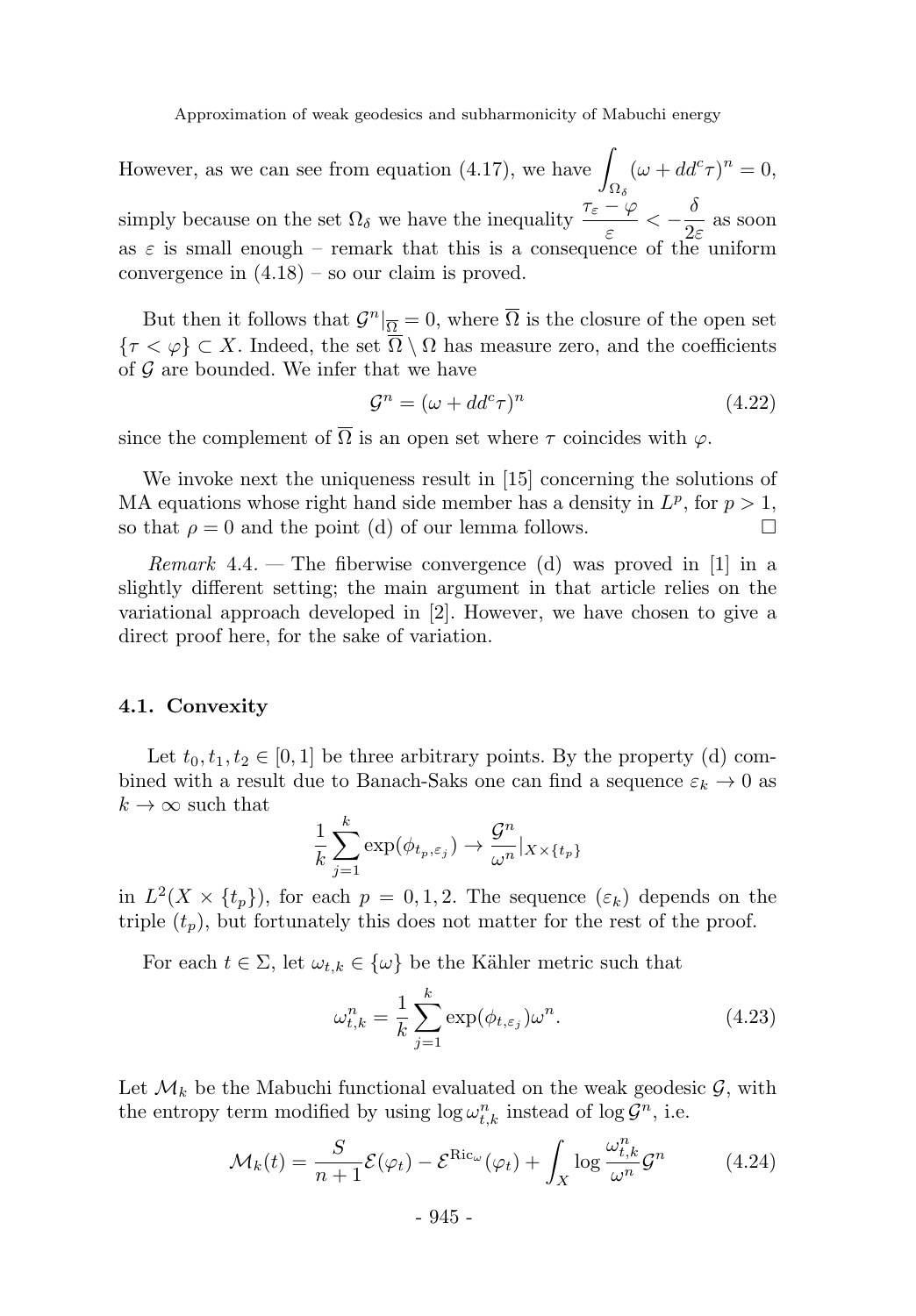Then we have the following statement.

LEMMA 4.5. — For each  $k \geq 1$  the functional  $\mathcal{M}_k$  is a continuous convex function on  $[0, 1]$ .

*Proof.*— Our first observation is that the functional  $\mathcal{M}_k$  is continuous. Indeed, this is the case given the regularity we have already established in Theoren 4.3 for each  $\phi_k$ , combined with the stability theorem due to S. Kolodziej, cf. [15]; we do not give further details here.

It is therefore enough to show that  $\mathcal{M}_k$  is convex in weak sense; this boils down to the inequality

$$
dd^c \log \left(\frac{1}{k} \sum_{j=1}^k \exp(\phi_{\varepsilon_j})\right) \wedge \mathcal{G}^n \ge \text{Ricci}_{\omega} \wedge \mathcal{G}^n. \tag{4.25}
$$

This is immediately seen to be true, as follows. We have

$$
dd^c \log \frac{1}{k} \sum_{j=1}^k \exp(\phi_{\varepsilon_j}) \ge \sum_{j=1}^k \frac{\exp(\phi_{\varepsilon_j})}{\sum_{i=1}^k \exp(\phi_{\varepsilon_i})} dd^c \phi_{\varepsilon_j}
$$
(4.26)

by a direct computation, and moreover Theorem 4.2 shows that we have

$$
-\operatorname{Ricci}_{\omega} + \varepsilon_j^{-1} \mathcal{G} + dd^c \phi_{\varepsilon_j} \ge 0. \tag{4.27}
$$

By using this inequality in (4.26), we obtain

$$
dd^c \log \frac{1}{k} \sum_{j=1}^k \exp(\phi_{\varepsilon_j}) \wedge \mathcal{G}^n \ge \sum_{j=1}^k \frac{\exp(\phi_{\varepsilon_j})}{\sum_{i=1}^k \exp(\phi_{\varepsilon_i})} \text{Ricci}_{\omega} \wedge \mathcal{G}^n \tag{4.28}
$$

which proves the lemma.  $\Box$ 

COROLLARY 4.6. — The Mabuchi functional  $\mathcal M$  is a convex function on the interval [0, 1].

*Proof.*— We intend to use the convexity of  $\mathcal{M}_k$  (cf. preceding lemma) together with a limit argument. To this end, we first consider the following "truncated version" of  $\mathcal{M}_k$ .

$$
\mathcal{M}_{k,A}(t) := \frac{S}{n+1} \mathcal{E}(\varphi_t) - \mathcal{E}^{Ric_{\omega}}(\rho_{\varepsilon,t}) + \int_X \max\left(\log \frac{\omega_{t,k}^n}{\omega^n}, \log \frac{h_A}{\omega^n}\right) \mathcal{G}^n
$$
\n(4.29)

where A is a constant, and  $h_A = e^{-A} dV$  is a continuous volume element, such that its associated curvature is greater than  $-C\mathcal{G}$ .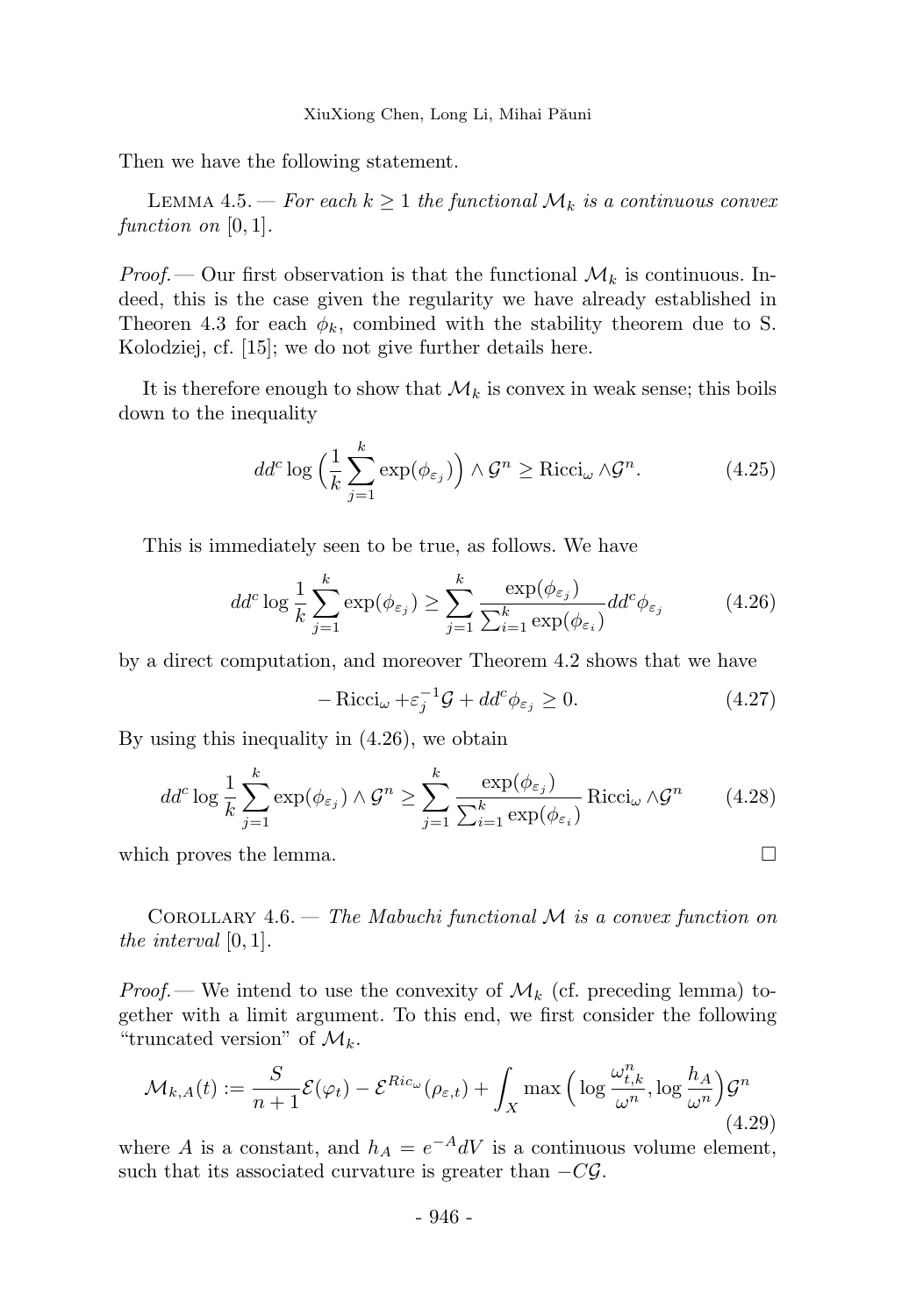The inequality (4.25) combined with the choice of  $h_A$  show that

$$
dd^c \log \max\left(\frac{\omega_{t,k}^n}{\omega^n}, \frac{h_A}{\omega^n}\right) \wedge \mathcal{G}^n \ge \text{Ricci}_{\omega} \wedge \mathcal{G}^n \tag{4.30}
$$

for any k, A. In conclusion, the functional  $\mathcal{M}_{k,A}$  is convex (and continuous).

Let  $t_p \in [0, 1]$  be three arbitrary points; we can apply the convexity inequality for each  $\mathcal{M}_{k,A}$  corresponding to the points  $(t_p)_{p=0,1,2}$  and we first let  $k \to \infty$ , and then we let  $A \to \infty$ . The first limit equals

$$
\mathcal{M}_A(t) := \frac{S}{n+1} \mathcal{E}(\varphi_t) - \mathcal{E}^{Ric_{\omega}}(\varphi_t) + \int_X \max\left(\log \frac{\mathcal{G}^n}{\omega^n}, \log \frac{h_A}{\omega^n}\right) \mathcal{G}^n \quad (4.31)
$$

by dominated convergence. The limit  $A \to \infty$  in (4.31) is precisely  $M$ , so the convexity of Mabuchi functional follows the convexity of Mabuchi functional follows.

*Remark* 4.7. — The preceding truncation procedure is taken from [4]. It might be possible to prove directly that  $\mathcal{M}_k$  converges to  $\mathcal{M}$ , by using the fact that the sequence of functions

$$
\log \frac{\omega_{t,k}^n}{\omega^n} \tag{4.32}
$$

is almost subharmonic with respect to  $\mathcal{G}$ , cf. (4.25), and uniformly bounded from above. This should imply the convergence statement mentioned above (by analogy to the case of psh functions).

Remark 4.8. — Actually one can choose the volume element  $h_A$  above as follows. We recall that  $\varphi$  is the  $\omega$ -potential of the geodesic  $\mathcal{G}$ . Let  $C \gg 0$ be a large constant, such that  $C\omega \geq \text{Ricci}_{\omega}$ . We define

$$
h_A := e^{-C\varphi - A} \omega^n
$$

and then we have the following relation  $dd^c \log h_A \geq -C\mathcal{G}$  as well as  $dd^c \log \frac{h_A}{\omega^n} \geq -C \mathcal{G}.$ 

#### 4.2. Continuity at the boundary

Given that  $\mathcal M$  is a convex function, it is automatically continuous on the open interval  $[0, 1]$ . In this subsection we will show that the continuity property holds up to the boundary.

To this end we recall next a few well-known facts concerning the entropy functional  $H$ , defined as

$$
H(\varphi) := \int_X f_{\varphi} \log f_{\varphi} d\mu,
$$

- 947 -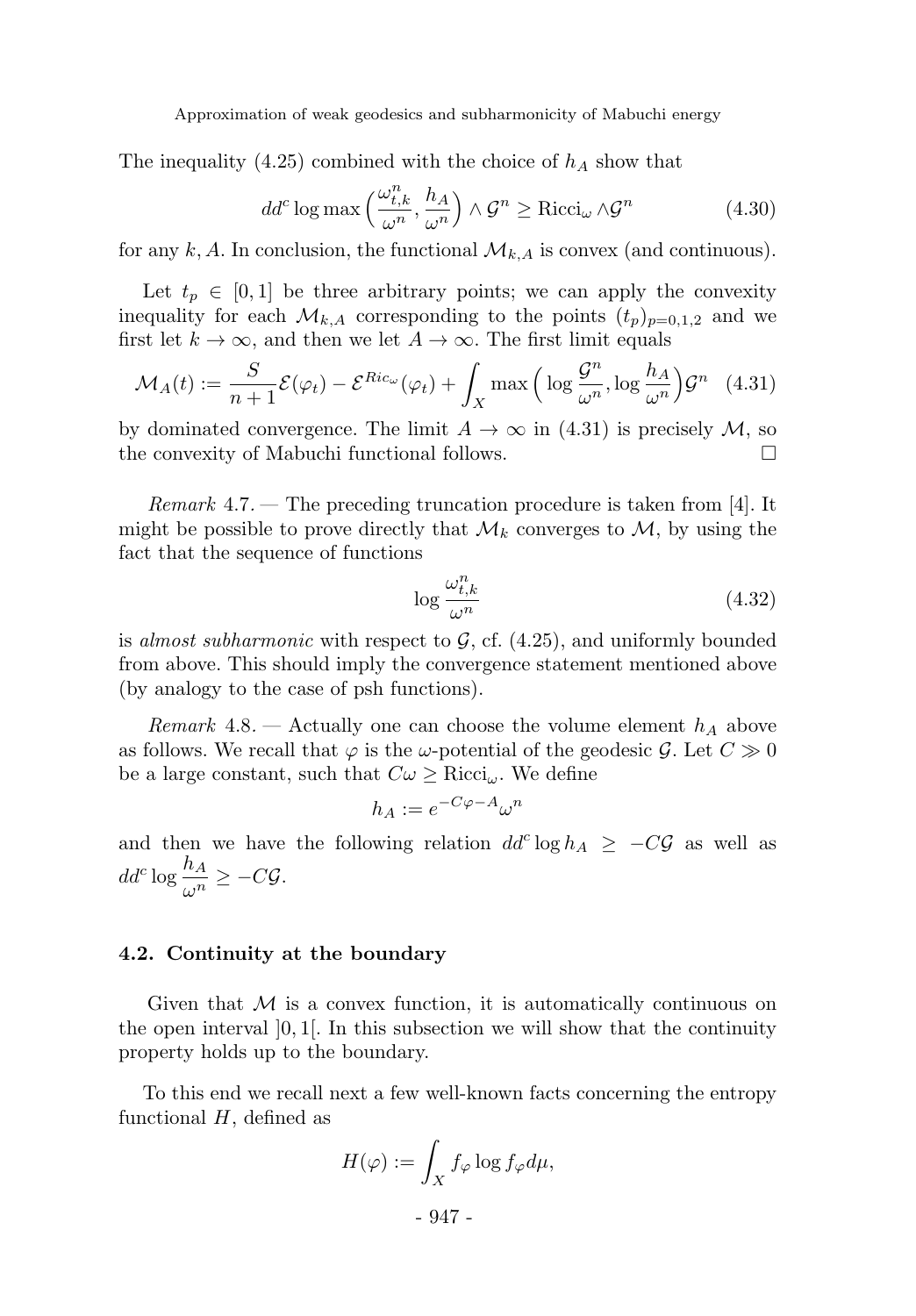where

$$
f_\varphi=\frac{\omega^n_\varphi}{\omega^n}
$$

is an  $L^{\infty}$  function provided that the potential  $\varphi \in C^{1,1}$ , and the probability measure  $d\mu$  equals  $\omega^n$ .

The following semi-continuity property of  $H$  is well-known, cf. [9], [2] and the references therein.

LEMMA 4.9. — Let  $\varphi_i, \varphi$  and  $f_i, f$  be as above, and suppose  $f, f_i$  are uniformly bounded non-negative functions, such that  $f_i \to f$  weakly in  $L^1$ , then

$$
\lim_{i} \int_{X} (f_i \log f_i - f \log f) d\mu \geq 0.
$$

In the same spirit, we state next a version of the previous lemma, which will be very useful later on. The set-up is as follows:  $\chi$  is a continuous function, and  $h_A = \exp(\chi - A)$ . We consider the following truncated version of the entropy functional

$$
H_A(\varphi) := \int_X f_i \log \max(f_i, h_A) d\mu.
$$

Our claim is as follows.

LEMMA  $4.10 -$  The truncated entropy functional has the following weak semi-continuity type property

$$
\lim_{i} H_{A}(\varphi_{i}) - H_{A}(\varphi) \geq -\delta(A)
$$

for some uniform constant  $\delta(A) > 0$  such that  $\delta(A) \to 0$  as A tends to  $\infty$ . The sequence  $(f_i)$  is assumed to verify the hypothesis of the preceding lemma.

We will not detail here the arguments for the proof of Lemma 4.10, because they are completely similar to the classical case, cf. Lemma 4.9.

The Mabuchi functional can be written as

$$
\mathcal{M}(\varphi) = E(\varphi) + H(\varphi) \tag{4.33}
$$

where  $E$  is the energy part of the Mabuchi functional, and  $H$  is the entropy part. As a consequence of our previous results, we establish here the following statement.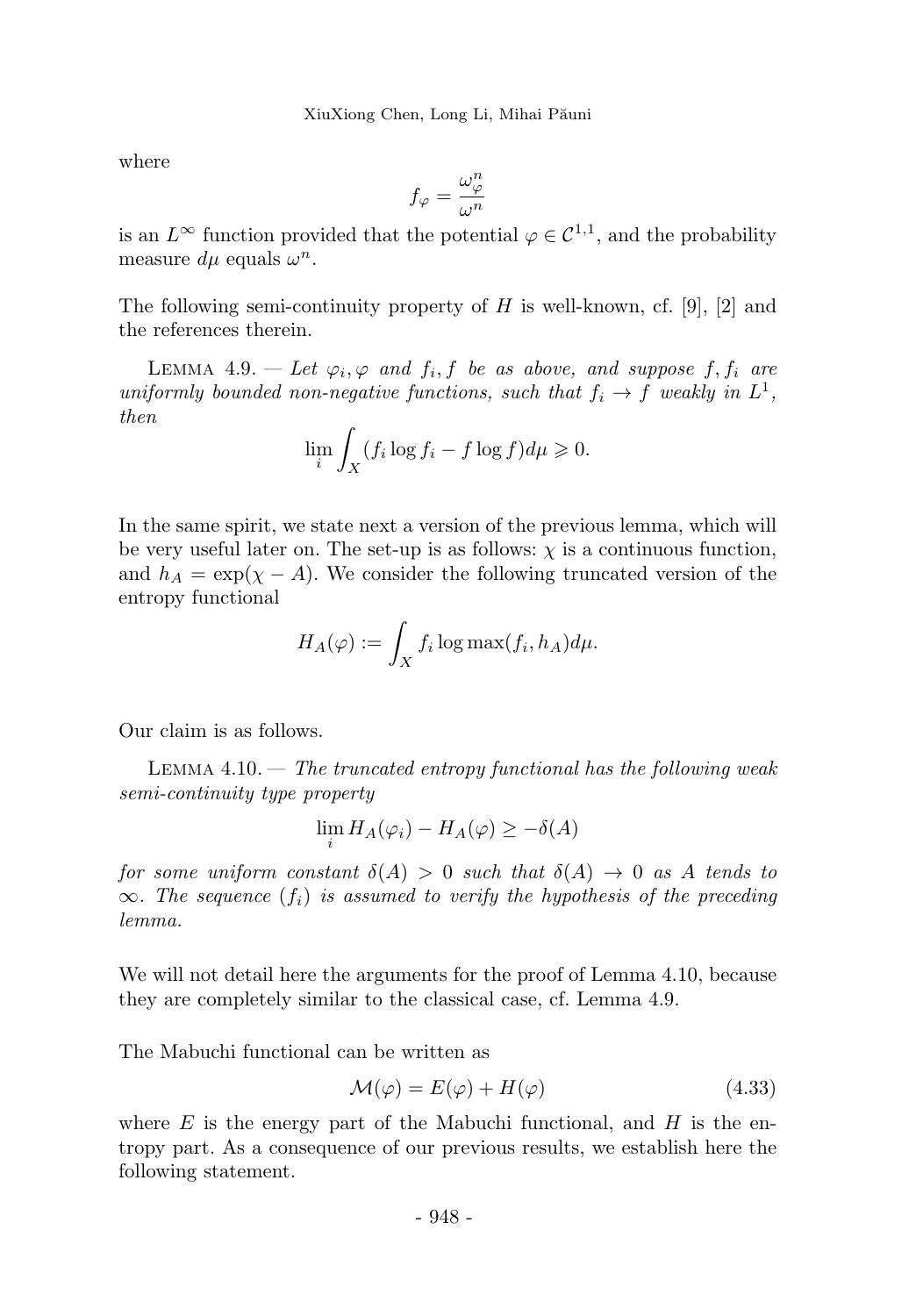THEOREM 4.11. — The Mabuchi functional  $\mathcal{M}(\varphi(t))$  is a continuous convex function on  $[0, 1]$ .

 $Proof.$  The proof results immediately from our previous considerations. Indeed, since  $\mathcal M$  is a convex function, we automatically have

$$
\mathcal{M}(0) \ge \limsup_{t \to 0} \mathcal{M}(t) \tag{4.34}
$$

On the other hand, the semi-continuity properties of the entropy functional in Lemma 4.9 show that in fact we have

$$
\mathcal{M}(0) \le \liminf_{t \to 0} \mathcal{M}(t) \tag{4.35}
$$

and the proof of Theorem 4.11 is completed. Indeed, the *energy* part of the Mabuchi functional is continuous, given the regularity of the potential of  $\mathcal{G}$ .

#### 5. Almost convexity along  $\varepsilon$ -geodesics

In [7], the geodesic G is obtained by the continuity method, and as a byproduct of the proof, for each  $\varepsilon > 0$  one has a smooth, positive (1,1)-form

$$
\omega_{\varepsilon} := \omega + dd^c \rho_{\varepsilon} \tag{5.1}
$$

on  $X \times \Sigma$  such that the next identity holds

$$
\omega_{\varepsilon}^{n+1} = \varepsilon \sqrt{-1} dt \wedge d\bar{t} \wedge \omega^n. \tag{5.2}
$$

Let  $\mathcal{M}_{\varepsilon,A}: \Sigma \to \mathbb{R}$  be the regularization of the Mabuchi functional evaluated on  $\omega_{\varepsilon}$ . By definition, this equals

$$
\mathcal{M}_{\varepsilon,A}(t) = \frac{S}{n+1} \mathcal{E}(\varphi_t) - \mathcal{E}^{\text{Ric}_{\omega}}(\rho_{\varepsilon,t}) + \int_X \max\left(\log \frac{\omega_{\varepsilon}^n}{\omega^n}, \log \frac{h_A}{\omega^n}\right) \omega_{\varepsilon}^n \tag{5.3}
$$

where  $h_A$  is a volume element on X whose associated curvature is greater than  $-CG$  for some positive constant C.

Then Hessian of  $\mathcal{M}_{\varepsilon, A}$  reads as follows

$$
\int_{\Sigma} \mathcal{M}_{\varepsilon, A} dd^c \tau = \int_{X \times \Sigma} \tau(\omega_{\varepsilon}^{n+1} - \text{Ric}(\omega) \wedge \omega_{\varepsilon}^n) \tag{5.4}
$$
\n
$$
+ \int_{X \times \Sigma} \log \max \left( \frac{\omega_{\varepsilon}^n}{\omega^n}, \frac{h_A}{\omega^n} \right) \omega_{\varepsilon}^n \wedge dd^c \tau
$$
\n
$$
= \varepsilon - \int_{X \times \Sigma} \text{Ric}(\omega) \wedge \omega_{\varepsilon}^n + \int_{X \times \Sigma} \tau dd^c \log \max \left( \frac{\omega_{\varepsilon}^n}{\omega^n}, \frac{h_A}{\omega^n} \right) \omega_{\varepsilon}^n.
$$

where  $\tau$  is any test function on  $\Sigma$ .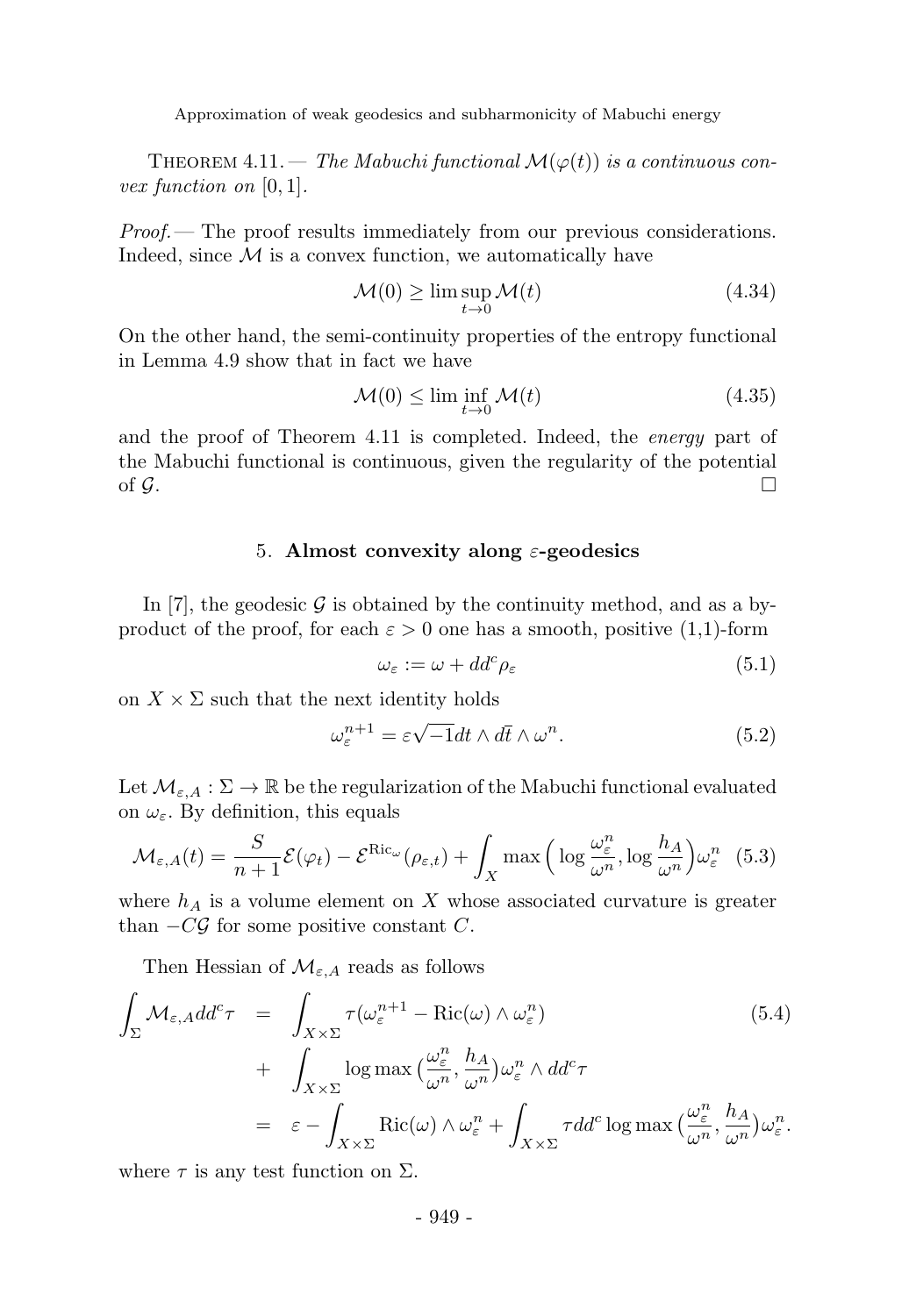XiuXiong Chen, Long Li, Mihai Păuni

The main result of this second part of our article is the following.

THEOREM 5.1. — For each positive constant  $A \gg 0$ , the function

$$
\mathcal{M}_A := \lim_{\varepsilon \to 0} \mathcal{M}_{\varepsilon, A} \tag{5.5}
$$

is convex.

*Proof.*— It would be enough to prove that for any  $A \gg 0$  there exists a constant  $C_A$  such that we have

$$
\int_{X \times \Sigma} \tau d d^c \max \left( \log \frac{\omega_{\varepsilon}^n}{\omega^n}, \log \frac{h_A}{\omega^n} \right) \wedge \omega_{\varepsilon}^n \ge \int_{X \times \Sigma} \tau \operatorname{Ricci}_{\omega} \wedge \omega_{\varepsilon}^n
$$
\n
$$
- \varepsilon C_A \int_{\Sigma} \tau \sqrt{-1} dt \wedge d\bar{t}
$$
\n
$$
- C_A \int_{X \times \Sigma} \tau \mathcal{G} \wedge \omega_{\varepsilon}^n \quad (5.6)
$$

for any positive test function  $\tau$  on  $\Sigma$ . Indeed, if we could establish (5.6), the convexity of  $\mathcal{M}_A$  would follow by (5.4) given that  $\omega_{\varepsilon} \to \mathcal{G}$  as  $\varepsilon \to 0$  so that we have

$$
\int_{X \times \Sigma} \tau \mathcal{G} \wedge \omega_{\varepsilon}^{n} \to \int_{X \times \Sigma} \tau \mathcal{G}^{n+1} = 0
$$

as  $\varepsilon \to 0$ . The inequality (5.6) will be shown to hold true in the next paragraph by a direct computation.

To this end, we recall the following technical statement, which will justify some of the calculations below.

LEMMA  $5.2.$  — Let u and v be two smooth functions on a complex manifold Z, and let  $\omega$  be a Kähler metric on Z. We assume that v is subharmonic with respect to  $\omega$ , and that we equally have  $\Delta_{\omega}(u) \geq 0$  on the set  $u > v - 1$ . Then the  $\omega$ -Laplacian of the function  $\max(u, v)$  is positive.

Indeed this follows from the fact that a smooth function is subharmonic if and only if it satisfies the mean value inequality (is this context, the usual Lebesgue measure is replaced with the harmonic measure on balls); we refer to [13] and the references therein for a complete account of these facts. In the next section we will have to deal with functions whose Laplacian is greater than  $-C$ . Then we have a similar statement, since locally we can construct functions with strictly positive Laplacian (e.g. the potential of the metric  $\omega$ ).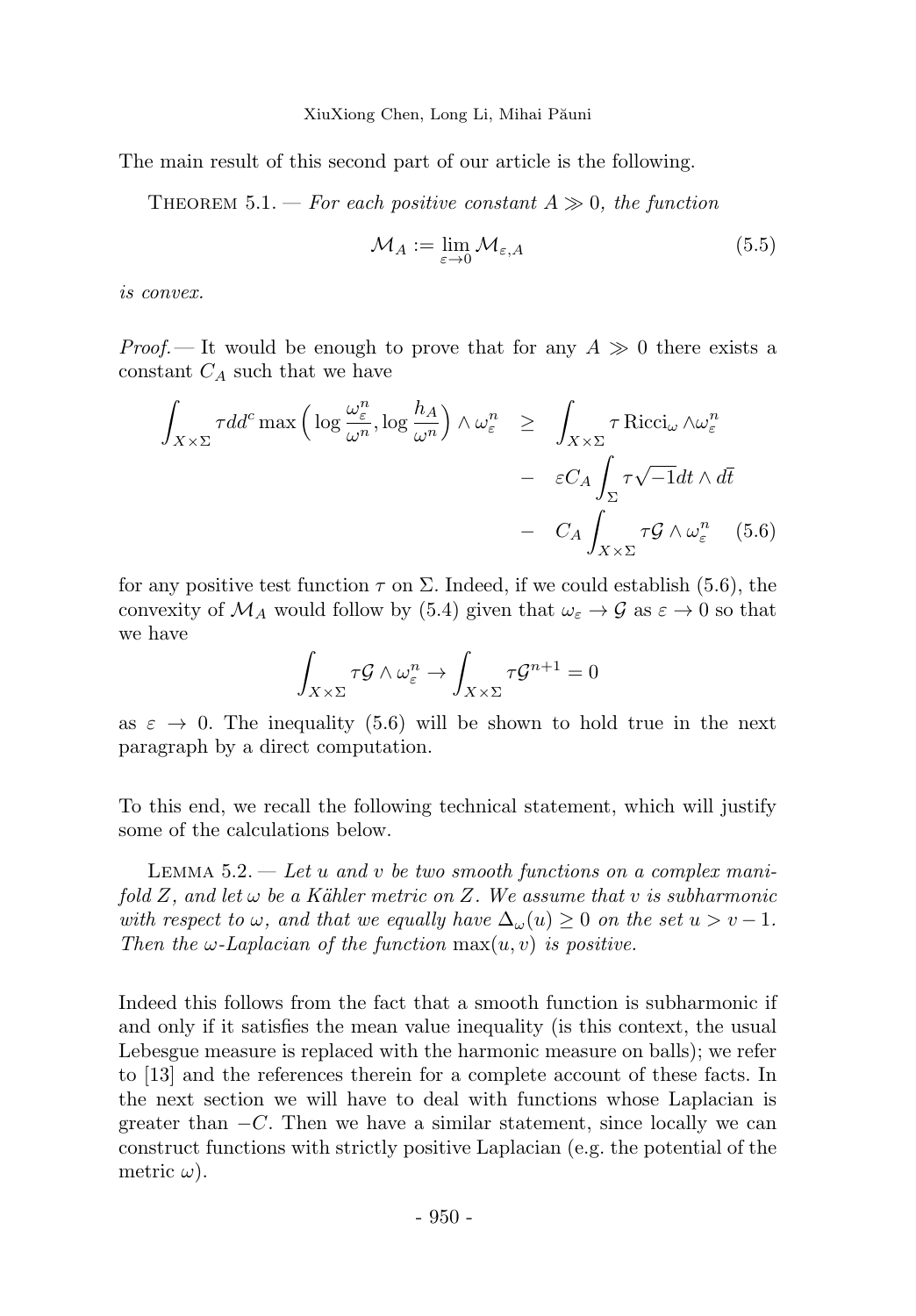#### 5.1. The computation

In order to simplify the notations, we define the function  $f_{\varepsilon}: X \times \Sigma \to \mathbb{R}$ by the equality

$$
\frac{\omega_{\varepsilon}^n}{\omega^n}|_{X \times \{t\}} = e^{f_{\varepsilon}(t, \cdot)}.
$$
\n(5.7)

We introduce the set

$$
\Omega_{\varepsilon,A} := \left\{ (z,t) \in X \times \Sigma \text{ such that } f_{\varepsilon}(t,z) > \log \frac{h_A}{\omega^n}(t,z) \right\}
$$
(5.8)

so that we have

$$
\max\left(\log\frac{\omega_{\varepsilon}^n}{\omega^n},\log\frac{h_A}{\omega^n}\right) = f_{\varepsilon}(t,z)
$$
\n(5.9)

on  $\Omega_{\varepsilon,A}$ . This reveals the importance of considering the functional  $\mathcal{M}_{\varepsilon,A}$ : on the set  $\Omega_{\varepsilon,A}$  the distortion function  $f_{\varepsilon}$  is bounded from below by a quantity which is independent of  $\varepsilon$ . This simple remark will play a crucial role in the next considerations.

We will proceed next to the evaluation of the top form

$$
d\nu_{\varepsilon} := \left( dd^c f_{\varepsilon} - \text{Ricci}_{\omega} \right) \wedge \omega_{\varepsilon}^n \tag{5.10}
$$

pointwise on the set  $\Omega_{\varepsilon,A}$  – this will be sufficient for us, by Lemma 5.2 together with the choice of  $h_A$ .

We fix now a few notations: locally near a point  $(z, t) \in X \times \Sigma$  we write the metric  $\omega_{\varepsilon}$  as follows

$$
\omega_{\varepsilon} = \sqrt{-1}g_{t\overline{t}}dt \wedge d\overline{t} + \sqrt{-1}g_{t\overline{\alpha}}dt \wedge dz^{\overline{\alpha}} + \sqrt{-1}g_{\alpha\overline{t}}dz^{\alpha} \wedge d\overline{t} \n+ \sqrt{-1}g_{\gamma\overline{\alpha}}dz^{\gamma} \wedge dz^{\overline{\alpha}}
$$
\n(5.11)

where the coefficients g in the expression above depend on  $\varepsilon$  as well.

The equation (5.7) satisfied by  $\omega_{\varepsilon}$  can be written in local coordinates as

$$
c(\varphi_{\varepsilon}) := g_{t\bar{t}} - g^{\gamma \bar{\alpha}} g_{\gamma \bar{t}} g_{t\bar{\alpha}}
$$
  
=  $\varepsilon e^{-f_{\varepsilon}}.$  (5.12)

Let

$$
v := \frac{\partial}{\partial t} - g^{\gamma \overline{\alpha}} g_{t \overline{\alpha}} \frac{\partial}{\partial z^{\gamma}}
$$
(5.13)

be the gradient of the t derivative of  $\varphi_{\varepsilon}$ .

- 951 -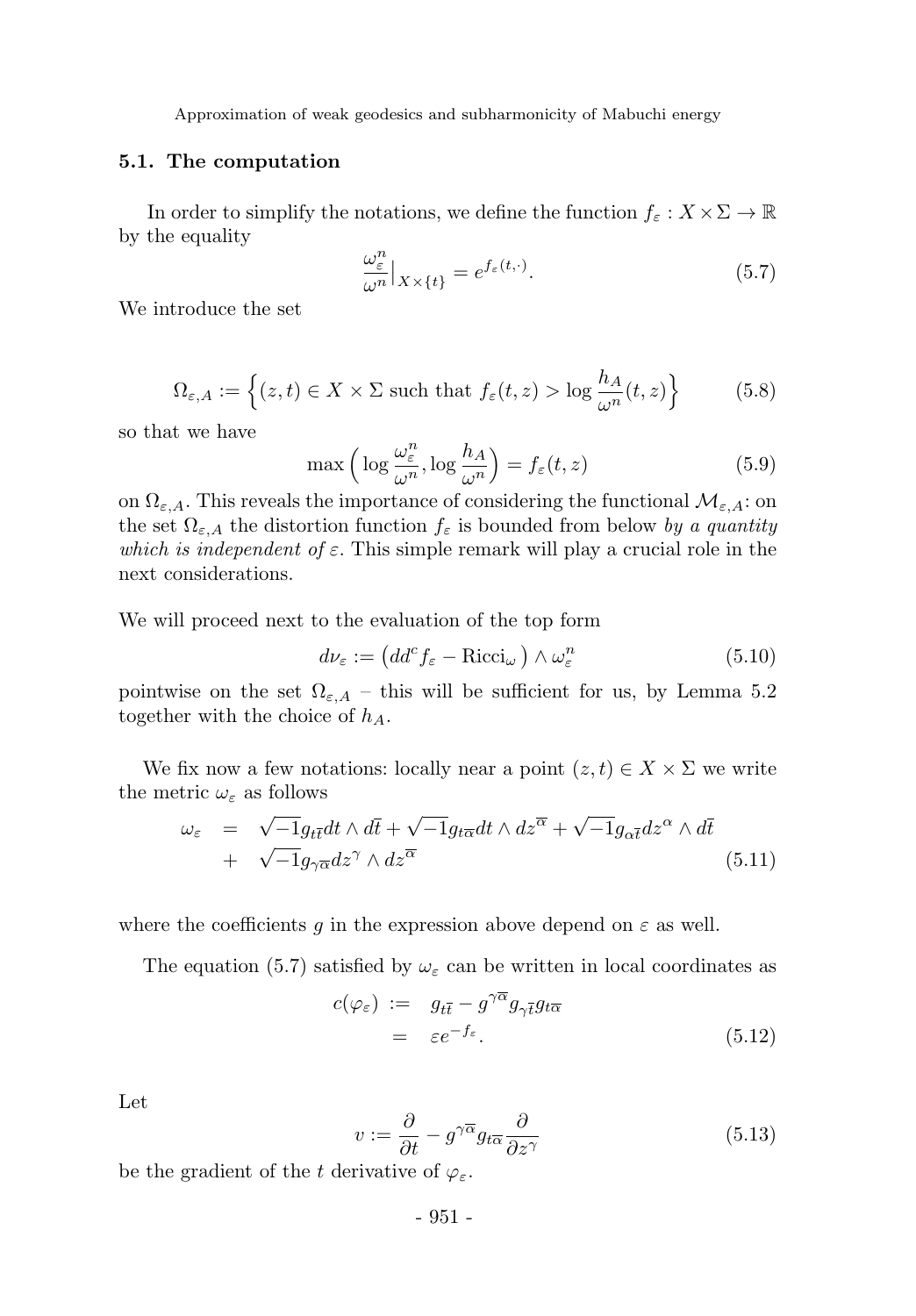$Remark 5.3.$  We will give here a few explanations about the computations to follow. The  $(1,1)$ –form

$$
\Theta_{\varepsilon} := dd^c f_{\varepsilon} - \text{Ricci}_{\omega} \tag{5.14}
$$

represents the curvature of the relative canonical bundle  $K_{X\times\Sigma/\Sigma}$  endowed with the determinant of the metric  $\omega_{\varepsilon}$ . Then we have the formula

$$
\Theta_{\varepsilon}(v,\overline{v}) = |\overline{\partial}v|^2 + \Delta_{\omega_{\varepsilon}}c(\varphi_{\varepsilon})
$$
\n(5.15)

(which will be established at the end of this paragraph) showing that modulo the Laplacian of the the term  $c(\varphi_{\varepsilon})$ , the form  $\Theta_{\varepsilon}$  is positive in the direction  $v.$  In order to analyze the quantity we have to deal with in  $(5.10)$ , we will write the metric  $\omega_{\varepsilon}$  as the sum of two positive forms, cf. (5.17) below, such that the vector v belongs to the kernel  $\rho_{\varepsilon}$  plus an "error" term. The point is that the integral

$$
\int_{X} \frac{\Theta_{\varepsilon} \wedge \rho_{\varepsilon}^{n}}{\sqrt{-1}dt \wedge d\bar{t}} \tag{5.16}
$$

is positive, by  $(5.15)$ .

Given this, we rewrite locally the metric  $\omega_{\varepsilon}$  as follows

$$
\omega_{\varepsilon} = c(\varphi_{\varepsilon})\sqrt{-1}dt \wedge d\bar{t} + \rho_{\varepsilon}
$$
\n(5.17)

where  $\rho_{\varepsilon}$  has the same expression as  $\omega_{\varepsilon}$ , except that we replace  $g_{t\bar{t}}$  with  $g^{\gamma\overline{\alpha}}g_{\gamma\overline{t}}g_{t\overline{\alpha}}$ . We note that although  $\rho_{\varepsilon}$  may not be closed, it is positive definite on each slice  $X \times \{t\}$  and it satisfies

$$
\rho_{\varepsilon}^{n+1} = 0. \tag{5.18}
$$

We have the equality

$$
\omega_{\varepsilon}^{n} = \rho_{\varepsilon}^{n} + nc(\varphi_{\varepsilon})\sqrt{-1}dt \wedge d\bar{t} \wedge \rho_{\varepsilon}^{n-1}
$$
\n(5.19)

which is the same as

$$
\omega_{\varepsilon}^{n} = \rho_{\varepsilon}^{n} + nc(\varphi_{\varepsilon})\sqrt{-1}dt \wedge d\bar{t} \wedge \omega_{\varepsilon}^{n-1}
$$
\n(5.20)

by the definition of the form  $\rho_{\varepsilon}$ .

• The "error" factor

$$
nc(\varphi_{\varepsilon})\left(dd^{c} f_{\varepsilon}-\text{Ricci}_{\omega}\right) \wedge \sqrt{-1}dt \wedge d\bar{t} \wedge \omega_{\varepsilon}^{n-1}
$$
 (5.21)

is analyzed as follows.

We observe that we have

$$
nc(\varphi_{\varepsilon})dd^{c} f_{\varepsilon} \wedge \sqrt{-1}dt \wedge d\bar{t} \wedge \omega_{\varepsilon}^{n-1} = c(\varphi_{\varepsilon})\Delta_{\omega_{\varepsilon}}(f_{\varepsilon})\sqrt{-1}dt \wedge d\bar{t} \wedge \omega_{\varepsilon}^{n} \quad (5.22)
$$

- 952 -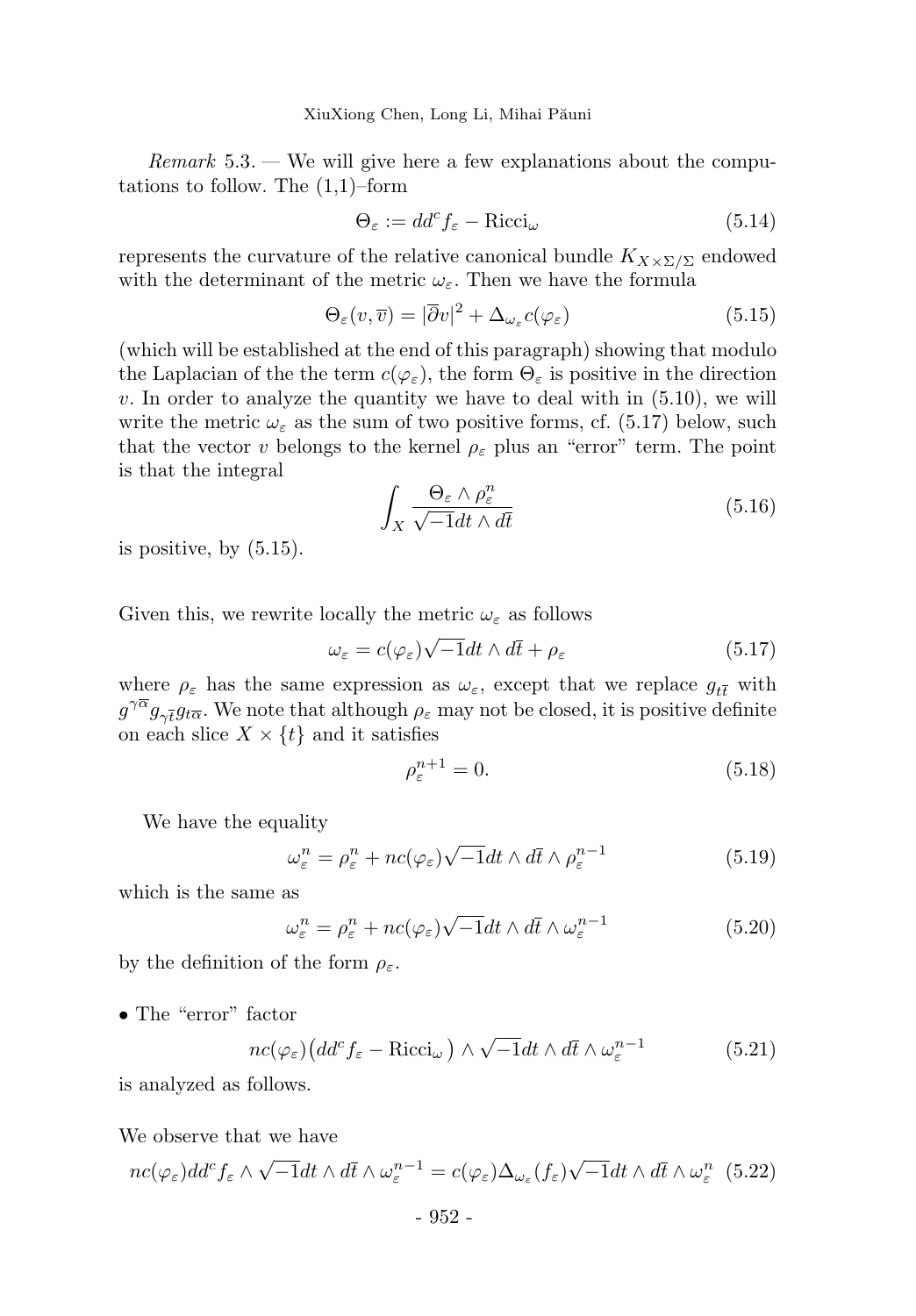and by the equality (5.12) we have

$$
nc(\varphi_{\varepsilon})dd^{c} f_{\varepsilon} \wedge \sqrt{-1}dt \wedge d\bar{t} \wedge \omega_{\varepsilon}^{n-1} = \varepsilon \Delta_{\omega_{\varepsilon}}(f_{\varepsilon}) \sqrt{-1}dt \wedge d\bar{t} \wedge \omega^{n}.
$$
 (5.23)

The other term in the equality (5.21) is bounded in  $L^1$  norm by  $\varepsilon C_A$ , given that on the set  $\Omega_{\varepsilon,A} \cap X \times \{t\}$  the eigenvalues of  $\omega_{\varepsilon}$  are bounded from below (and above) by a constant independent of  $\varepsilon$ , so that the trace of  $Ricci_{\omega}$  with respect to  $\omega_{\varepsilon}$  is bounded by some constant  $C_A$ .

Therefore, we have

$$
nc(\varphi_{\varepsilon})\frac{\left(dd^{c}f_{\varepsilon}-\text{Ricci}_{\omega}\right)\wedge\sqrt{-1}dt\wedge d\bar{t}\wedge\omega_{\varepsilon}^{n-1}}{\sqrt{-1}dt\wedge d\bar{t}\wedge\omega_{0}^{n}} \geq \varepsilon\Delta_{\omega_{\varepsilon}}(f_{\varepsilon})-\varepsilon C_{A} \quad (5.24)
$$

This can be rewritten in the following way

$$
nc(\varphi_{\varepsilon})\left(dd^{c}f_{\varepsilon}-\text{Ricci}_{\omega}\right) \wedge \sqrt{-1}dt \wedge d\bar{t} \wedge \omega_{\varepsilon}^{n-1} \geq \Delta_{\omega_{\varepsilon}}(f_{\varepsilon})\omega_{\varepsilon}^{n+1} - C_{A}\omega_{\varepsilon}^{n+1}.
$$
 (5.25)

• The evaluation of the main term

$$
\left(dd^c f_{\varepsilon} - \text{Ricci}_{\omega}\right) \wedge \rho_{\varepsilon}^n \tag{5.26}
$$

goes as follows.

$$
\left(dd^c f_{\varepsilon} - \text{Ricci}_{\omega}\right) \wedge \rho_{\varepsilon}^n = \left(dd^c f_{\varepsilon} - \text{Ricci}_{\omega}\right)(v, \overline{v})\sqrt{-1}dt \wedge d\overline{t} \wedge \rho_{\varepsilon}^n. \quad (5.27)
$$

Indeed, this is a matter of liner algebra: we have

$$
\beta_1 \wedge \beta_2^n = \frac{\beta_1(v, \overline{v})}{\lambda(v, \overline{v})} \lambda \wedge \beta_2^n
$$

on a vector space of dimension  $n + 1$ , where  $\lambda$ ,  $\beta_j$  are (1,1)-forms, such that v is in the kernel of  $\beta_2$ , and such that  $\lambda(v, \overline{v}) \neq 0$ .

A straightforward calculation which we will detail in a moment shows that we have

$$
\left(dd^c f_{\varepsilon} - \text{Ricci}_{\omega}\right)(v,\overline{v}) \geq \varepsilon \Delta_{\omega_{\varepsilon}}\left(e^{-f_{\varepsilon}}\right). \tag{5.28}
$$

Since we have  $\Delta_{\omega_{\varepsilon}}(e^{-f_{\varepsilon}}) \geq -e^{-f_{\varepsilon}}\Delta_{\omega_{\varepsilon}}(f_{\varepsilon})$ , the inequality (5.28) combined with  $(5.25)$  finishes the proof. Indeed, we first remark that we have

$$
\sqrt{-1}dt \wedge d\overline{t} \wedge \rho_{\varepsilon}^{n} = \sqrt{-1}dt \wedge d\overline{t} \wedge \omega_{\varepsilon}^{n};
$$

by (5.28) we obtain

$$
\left(dd^c f_{\varepsilon} - \text{Ricci}_{\omega}\right)(v,\overline{v}) \ge -\varepsilon \Delta_{\omega_{\varepsilon}}(f_{\varepsilon})\sqrt{-1}dt \wedge d\overline{t} \wedge \omega^n \tag{5.29}
$$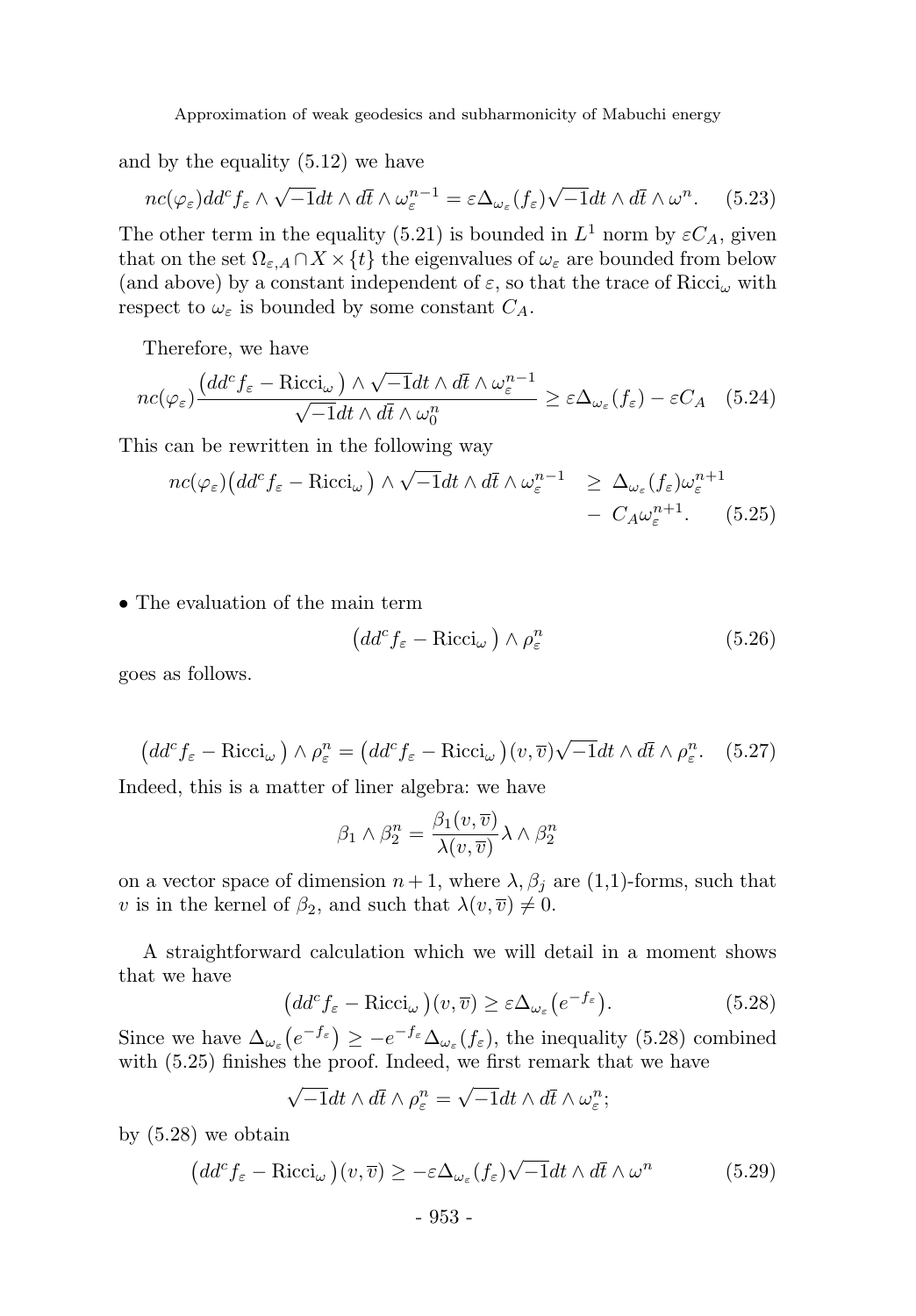and we observe that the right hand side of (5.29) is nothing but

$$
-\Delta_{\omega_{\varepsilon}}(f_{\varepsilon})\omega_{\varepsilon}^{n+1}.
$$

Thus, we infer the inequality

$$
dd^c \max\left(\log \frac{\omega_{\varepsilon}^n}{\omega^n}, \log \frac{h_A}{\omega^n}\right) \wedge \omega_{\varepsilon}^n \ge -C_A \left(\omega_{\varepsilon}^{n+1} + \mathcal{G} \wedge \omega_{\varepsilon}^n\right) \tag{5.30}
$$

globally on  $X \times \Sigma$ . We remark that the term  $\mathcal{G} \wedge \omega_{\varepsilon}^{n}$  appears in (5.30) thanks to the curvature properties of  $h_A$ , cf. Remark 4.8.

We prove next the inequality  $(5.28)$ ; before that, we remark that the following approach is quite standard in the theory of the homogeneous Monge-Ampère equations, cf. [7],  $[8]$ ,  $[9]$ ... Also, the inequality  $(5.28)$  is very similar to the positivity of the curvature along the leaves of the foliation (which does not exist in our case...), cf. [9].

The next computations are done with respect to a geodesic coordinate system at  $(X, z)$ ; we have

$$
\overline{\partial} \log \det(g_{\alpha \overline{\beta}}) = g^{\alpha \overline{\beta}} g_{\alpha \overline{\beta}, \overline{t}} d\overline{t} + g^{\alpha \overline{\beta}} g_{\alpha \overline{\beta}, \overline{\gamma}} dz^{\overline{\gamma}}
$$
(5.31)

and thus

$$
\partial \overline{\partial} \log \det(g_{\alpha \overline{\beta}}) = (g_{,t}^{\alpha \overline{\beta}} g_{\alpha \overline{\beta}, \overline{t}} + g^{\alpha \overline{\beta}} g_{\alpha \overline{\beta}, t\overline{t}}) dt \wedge d\overline{t} + g^{\alpha \overline{\beta}} g_{\alpha \overline{\beta}, \gamma \overline{t}} dz^{\gamma} \wedge d\overline{t} + g^{\alpha \overline{\beta}} g_{\alpha \overline{\beta}, t\overline{\gamma}} dt \wedge dz^{\overline{\gamma}} (5.32) + g^{\alpha \overline{\beta}} g_{\alpha \overline{\beta}, \gamma \overline{\tau}} dz^{\gamma} \wedge dz^{\overline{\tau}}.
$$

Since the metric  $\omega_{\varepsilon}$  is locally given by the Hessian of a function, the following commutation relations

$$
g_{\alpha\overline{\beta},t\overline{t}} = g_{t\overline{t},\alpha\overline{\beta}} \tag{5.33}
$$

hold true on  $X$ . Given that

$$
g_{,t}^{\alpha\overline{\beta}} = -g^{\alpha\overline{\gamma}}g^{\delta\overline{\beta}}g_{\delta\overline{\gamma},t} \tag{5.34}
$$

the equality (5.32) becomes

$$
\partial \overline{\partial} \log \det(g_{\alpha \overline{\beta}}) = (g^{\alpha \overline{\beta}} g_{t\overline{t}, \alpha \overline{\beta}} - g^{\alpha \overline{\gamma}} g^{\delta \overline{\beta}} g_{\delta \overline{\gamma}, \overline{t}} g_{\alpha \overline{\beta}, t}) dt \wedge d\overline{t}
$$
  
+  $g^{\alpha \overline{\beta}} g_{\alpha \overline{\beta}, \gamma \overline{t}} dz^{\gamma} \wedge d\overline{t} + g^{\alpha \overline{\beta}} g_{\alpha \overline{\beta}, t \overline{\gamma}} dt \wedge dz^{\overline{\gamma}}$  (5.35)  
+  $g^{\alpha \overline{\beta}} g_{\alpha \overline{\beta}, \gamma \overline{\tau}} dz^{\gamma} \wedge dz^{\overline{\tau}}.$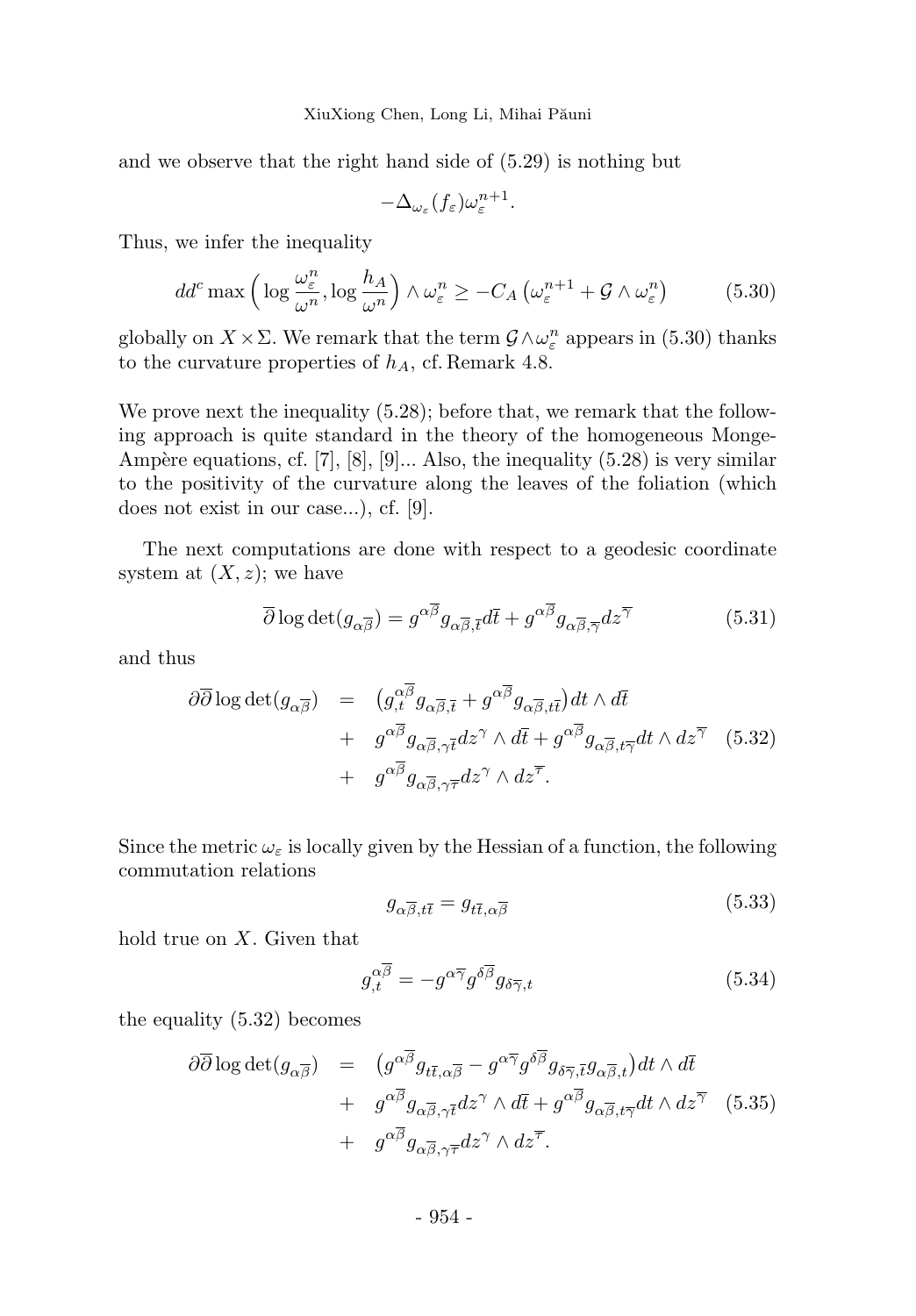We evaluate this in the  $v$ -direction, and we get

$$
\partial \overline{\partial} \log \det(g_{\alpha\overline{\beta}})(v, \overline{v}) = g^{\alpha\overline{\beta}} g_{t\overline{t}, \alpha\overline{\beta}} - g^{\alpha\overline{\gamma}} g^{\delta\overline{\beta}} g_{\gamma\overline{\delta}, \overline{t}} g_{\alpha\overline{\beta}, t} - g^{\alpha\overline{\beta}} g_{\alpha\overline{\beta}, \gamma\overline{t}} g^{\gamma\overline{\mu}} g_{t\overline{\mu}} - g^{\alpha\overline{\beta}} g_{\alpha\overline{\beta}, t\overline{\gamma}} g^{\mu\overline{\gamma}} g_{\mu\overline{t}} (5.36) + g^{\alpha\overline{\beta}} g_{\alpha\overline{\beta}, \gamma\overline{\tau}} g^{\gamma\overline{\mu}} g^{\rho\overline{\tau}} g_{t\overline{\mu}} g_{\rho\overline{t}}.
$$

The equation satisfied by the metric  $\omega_{\varepsilon}$  reads as

$$
g_{t\bar{t}} - g^{p\bar{q}}g_{p\bar{t}}g_{t\bar{q}} = \varepsilon e^{-f_{\varepsilon}}
$$
\n(5.37)

so that we have

$$
g^{\alpha\overline{\beta}}g_{t\overline{t},\alpha\overline{\beta}} - \varepsilon\Delta_{\omega_{\varepsilon}}(e^{-f_{\varepsilon}}) = g^{\alpha\overline{\beta}}g_{,\alpha\overline{\beta}}^{p\overline{q}}g_{p\overline{t}}g_{t\overline{q}} + g^{\alpha\overline{\beta}}g^{p\overline{q}}g_{p\overline{t},\alpha\overline{\beta}}g_{t\overline{q}} + g^{\alpha\overline{\beta}}g^{p\overline{q}}g_{p\overline{t}}g_{t\overline{q},\alpha\overline{\beta}} \quad (5.38) + g^{\alpha\overline{\beta}}g^{p\overline{q}}g_{p\overline{t},\alpha}g_{t\overline{q},\overline{\beta}} + g^{\alpha\overline{\beta}}g^{p\overline{q}}g_{p\overline{t},\overline{\beta}}g_{t\overline{q},\alpha}.
$$

By combining (5.38) with (5.36) we obtain

$$
\partial \overline{\partial} \log \det(g_{\alpha \overline{\beta}})(v, \overline{v}) = |\overline{\partial} v|^2 + \varepsilon \Delta_{\omega_{\varepsilon}}(e^{-f_{\varepsilon}})
$$
(5.39)

and the inequality  $(5.28)$  follows.

#### 5.2. Further results and comments

It is very likely that the convexity of  $M$  in the sense of distributions can be derived by the techniques we have developed in the previous section, i.e. using  $\varepsilon$ –geodesics. One of the motivations to do so is that the resulting proof would be more "self-contained".

However, we encounter a rather severe difficulty: we ignore whether the fiberwise sequence of volume elements

 $\omega_{\varepsilon}^n$ 

corresponding to the  $\varepsilon$ -geodesics is converging almost everywhere to the volume element of the geodesic  $\mathcal{G}$ .

Nevertheless, we strongly believe that this holds true, based on the following considerations. On the set  $\Omega_{\varepsilon,A}$  we have

$$
C(A)\omega < \omega_{\varepsilon} < C\omega \tag{5.40}
$$

where  $C(A)$  is a constant depending on A, but uniform with respect to  $\varepsilon$ , and C is a fixed constant, independent of  $\varepsilon$ , A. Indeed, this is a consequence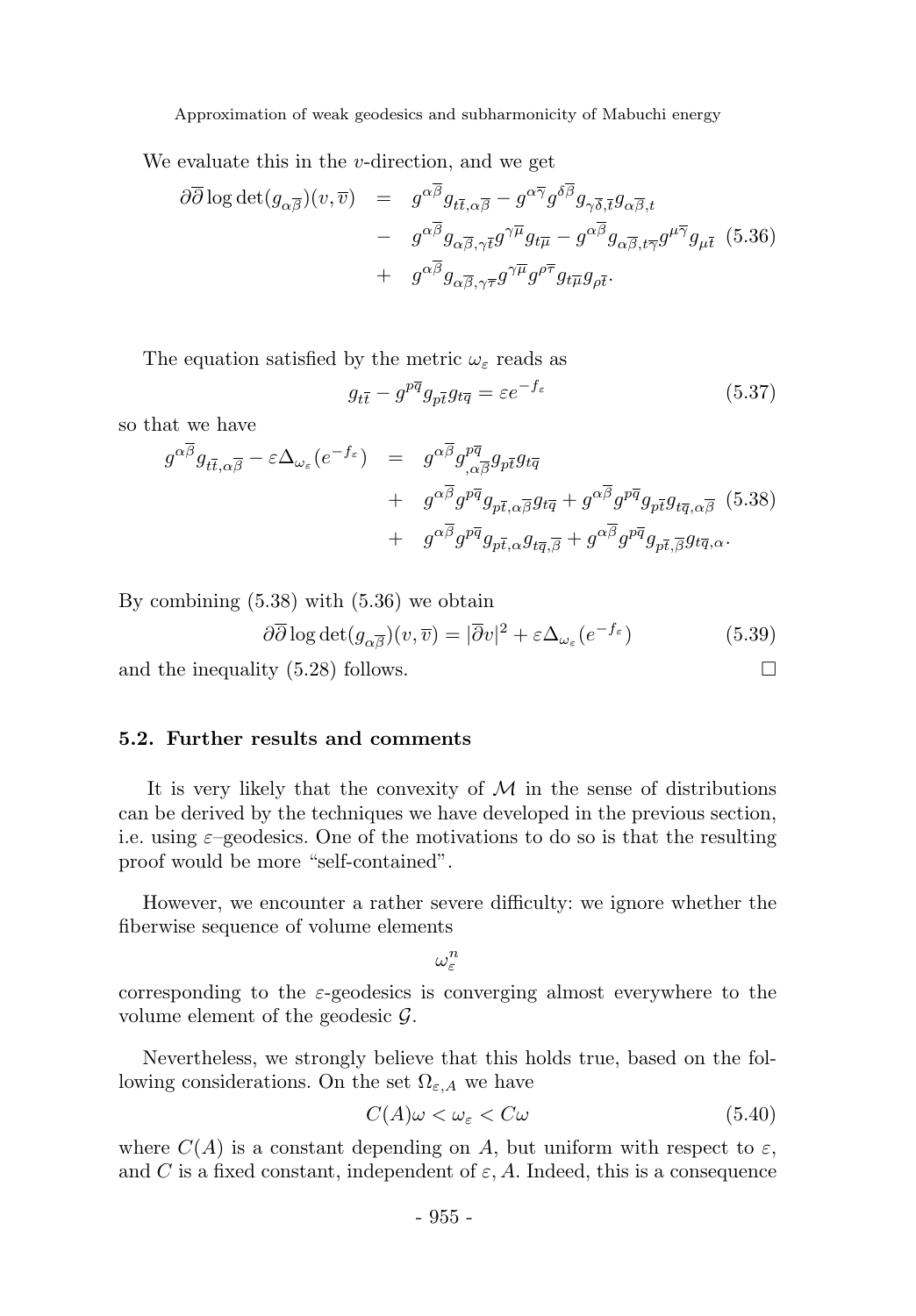of the results in [7]. The relation  $(5.40)$  is a uniform Laplacian estimate for the metrics  $\omega_{\varepsilon}|_{\Omega_{\varepsilon}}$ . Hence, via Evans-Krylov theory one might hope that it is possible to obtain a higher regularity estimate for the family  $(\varphi_{\varepsilon})_{\Omega_{\varepsilon,A}})_{\varepsilon>0}$ . The problem is that as  $\varepsilon \to 0$ , the set  $\Omega_{\varepsilon, A}$  converges eventually towards a set which is only measurable, and it is a-priori unclear how to implement Evans-Krylov theory in this setting.

However, we show here that the continuity of  $\mathcal M$  at the endpoints 0 and 1 can be also obtained as a consequence of the results we have established in the previous section (i.e. without knowing a-priori the convexity of  $\mathcal{M}$ ).

THEOREM 5.4. — The Mabuchi functional  $\mathcal{M}(t)$  is continuous at the boundary points 0 and 1.

Proof.— We identify in what follows  $\tau$  and its real part  $t = Re(\tau)$ , since all the functionals involved in the proof only depends on the real part of  $\tau$ . Also, we will only prove the continuity at 0.

A first observation is that we have

$$
\lim_{t \to 0} \mathcal{M}(t) \ge \mathcal{M}(0) \tag{5.41}
$$

thanks to the entropy property recalled in Lemma 4.9.

Next, we observe that the lim sup of a sequence of convex functions which are locally bounded from above is still convex (unlike subharmonic functions). Hence if we define

$$
\limsup_{\varepsilon \to 0} \mathcal{M}_{\varepsilon, A} := \mathcal{M}_A,
$$

then  $\mathcal{M}_A$  is a convex function on [0, 1] by theorem (5.1). And by construction we have  $\mathcal{M}_A(0) = \mathcal{M}(0)$  for any value of the regularization parameter A.

Now for every point  $\tau \in (0,1)$ , we have  $\mathcal{M}_A(\tau) \geq \mathcal{M}(\tau) - \delta(A)$ , since

$$
\limsup_{\varepsilon \to 0} H_A(\varphi_\varepsilon) \geqslant H_A(\varphi) - \delta(A),
$$

by Lemma 4.10.

We define a new functional

$$
\limsup_{A\to+\infty} \mathcal{M}_A := \widetilde{\mathcal{M}},
$$

and then  $t \to \widetilde{\mathcal{M}}(t)$  is a convex function on [0, 1] which still verifies the equality  $\widetilde{\mathcal{M}}(0) = \mathcal{M}(0)$ .

Then we have  $\widetilde{\mathcal{M}}(0) \geq \lim_{t\to 0} \widetilde{\mathcal{M}}(t)$  by convexity, as well as the inequality  $\widetilde{\mathcal{M}}(\tau) \geq \mathcal{M}(\tau)$  for each  $\tau \in (0,1)$ , thanks to the considerations above. We